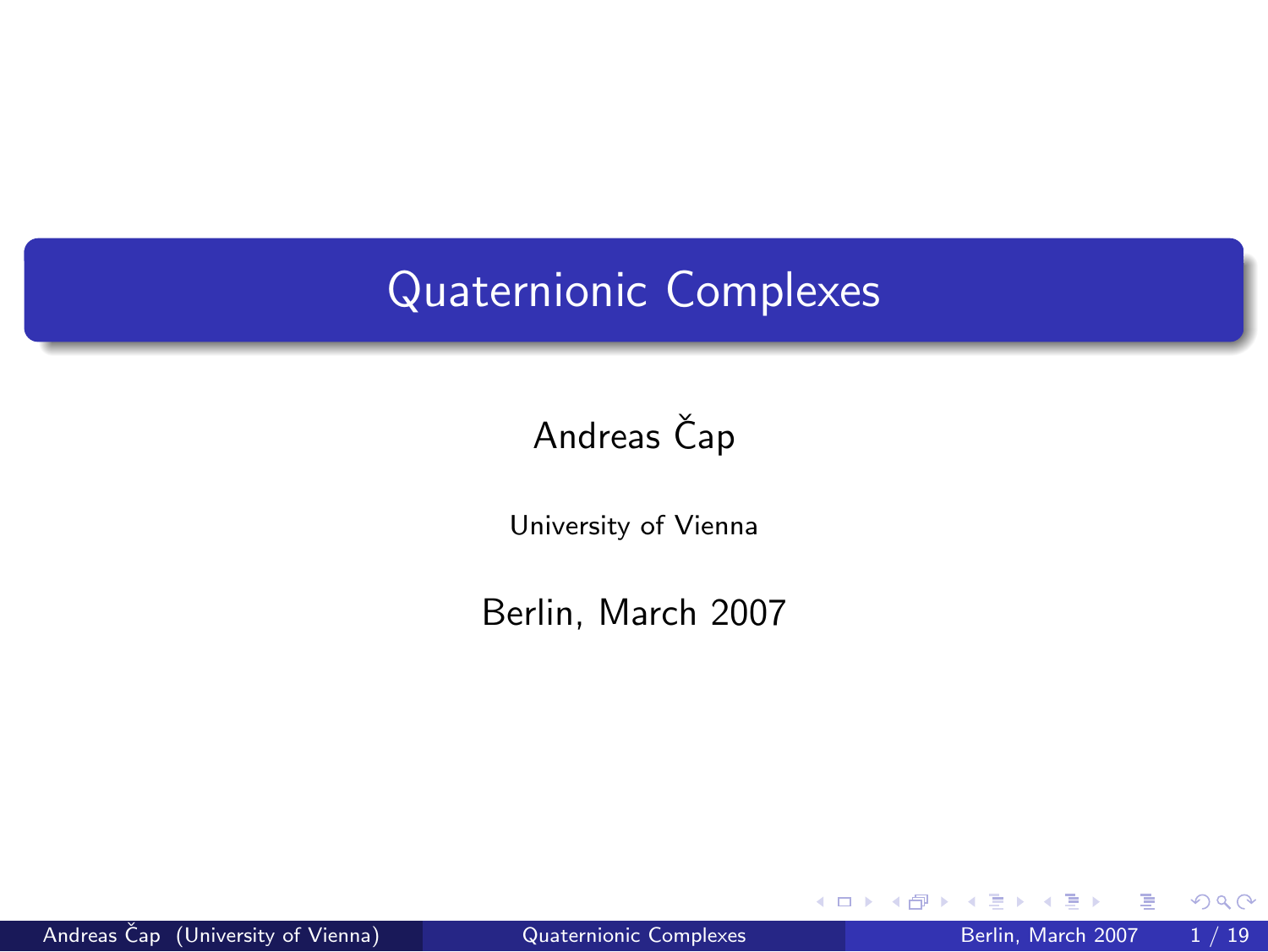• based on the joint article math.DG/0508534 with V. Souček (Prague)

4 0 8

э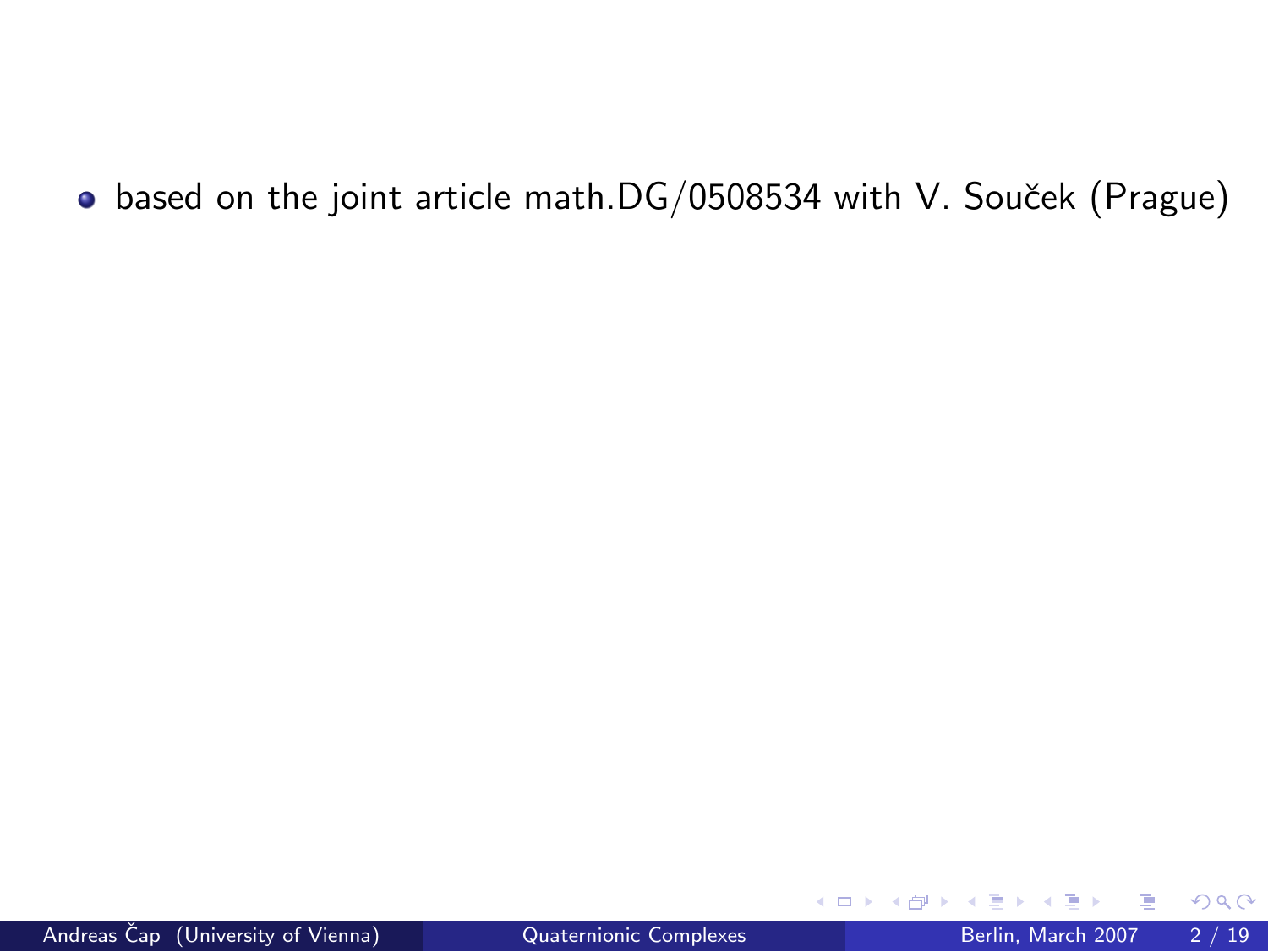- $\bullet$  based on the joint article math.DG/0508534 with V. Souček (Prague)
- $\bullet$  An almost quaternionic structure on a smooth manifold M gives rise to a large number of invariant differential operators, i.e. operators which are intrinsic to this structure.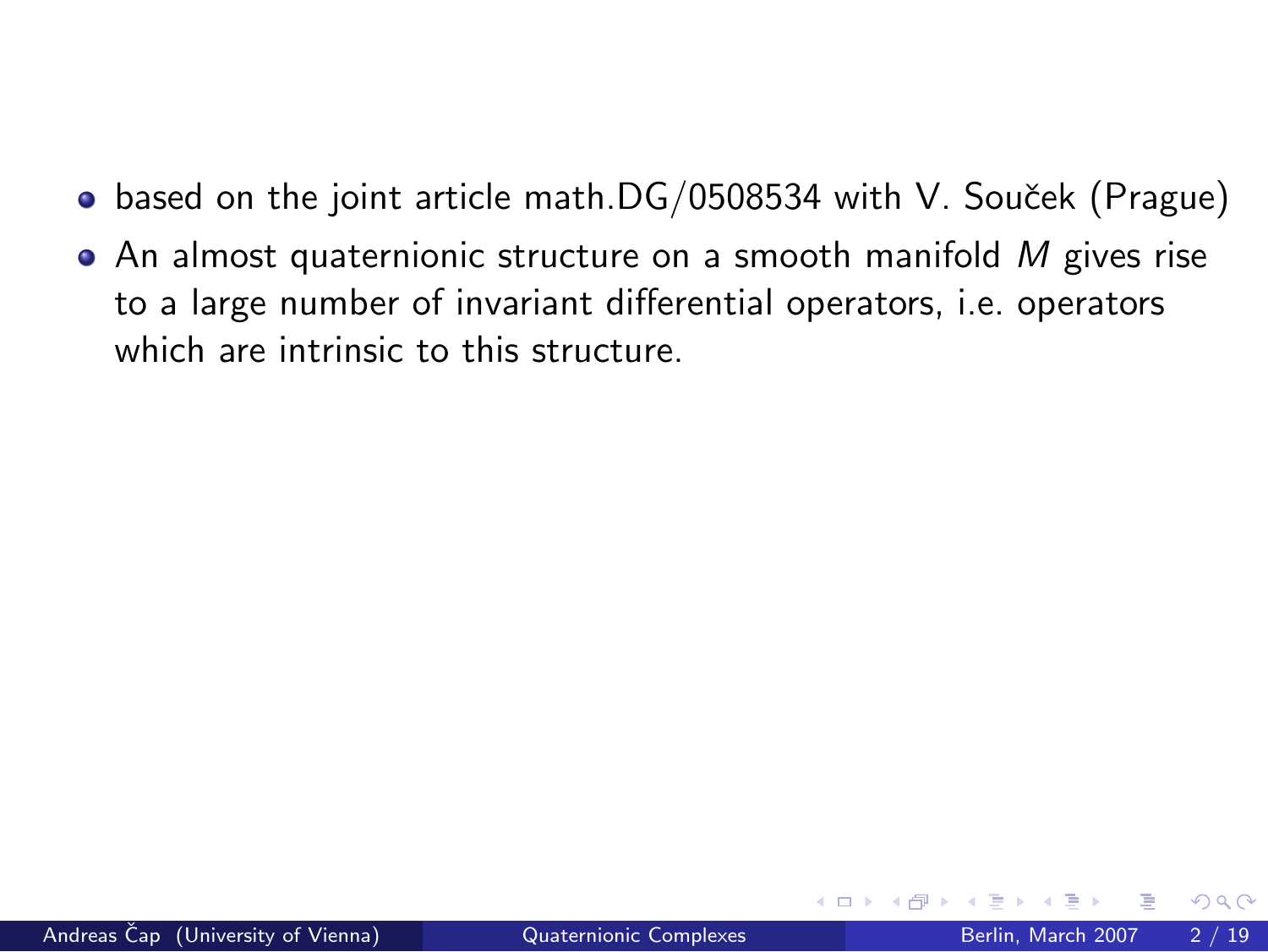- $\bullet$  based on the joint article math.DG/0508534 with V. Souček (Prague)
- $\bullet$  An almost quaternionic structure on a smooth manifold  $M$  gives rise to a large number of invariant differential operators, i.e. operators which are intrinsic to this structure.
- The machinery of BGG sequences offers a uniform construction for most of these operators and a calculus relating them to differential forms with values in auxiliary bundles.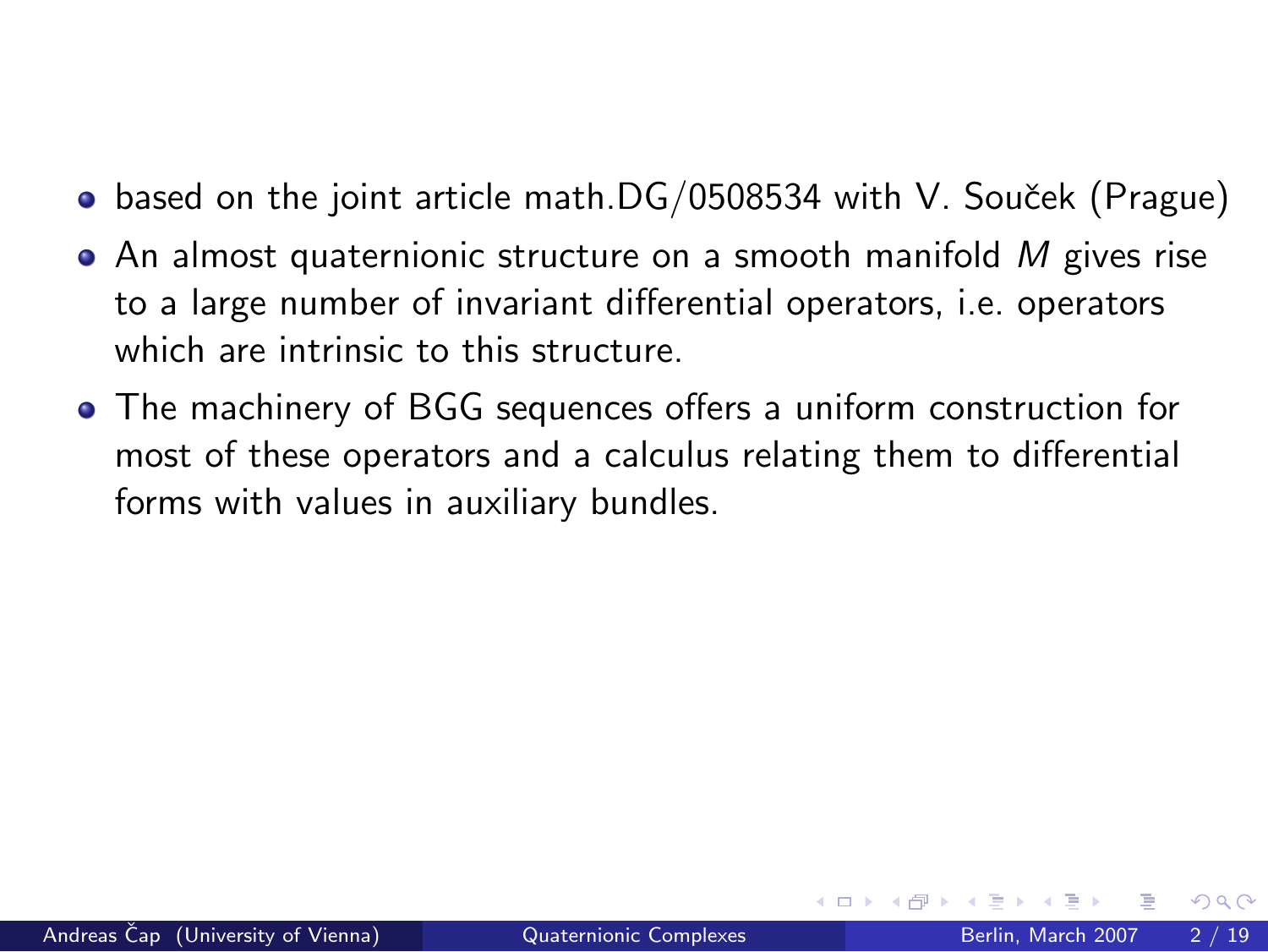- $\bullet$  based on the joint article math.DG/0508534 with V. Souček (Prague)
- $\bullet$  An almost quaternionic structure on a smooth manifold M gives rise to a large number of invariant differential operators, i.e. operators which are intrinsic to this structure.
- The machinery of BGG sequences offers a uniform construction for most of these operators and a calculus relating them to differential forms with values in auxiliary bundles.
- If the almost quaternionic structure is quaternionic (i.e. satsifies an integrability condition), then we obtain a large number of natural complexes, many of which are elliptic.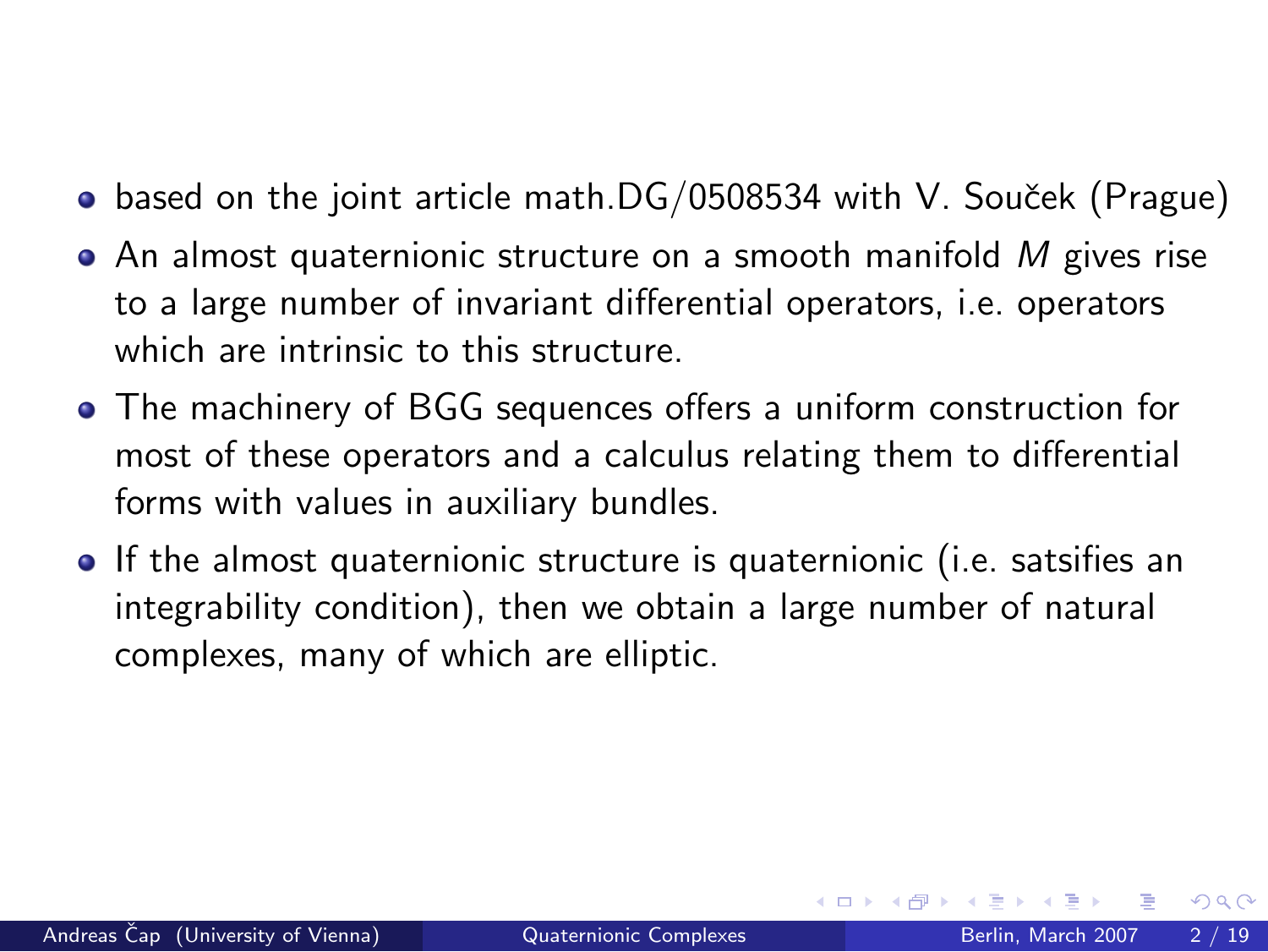





4 0 8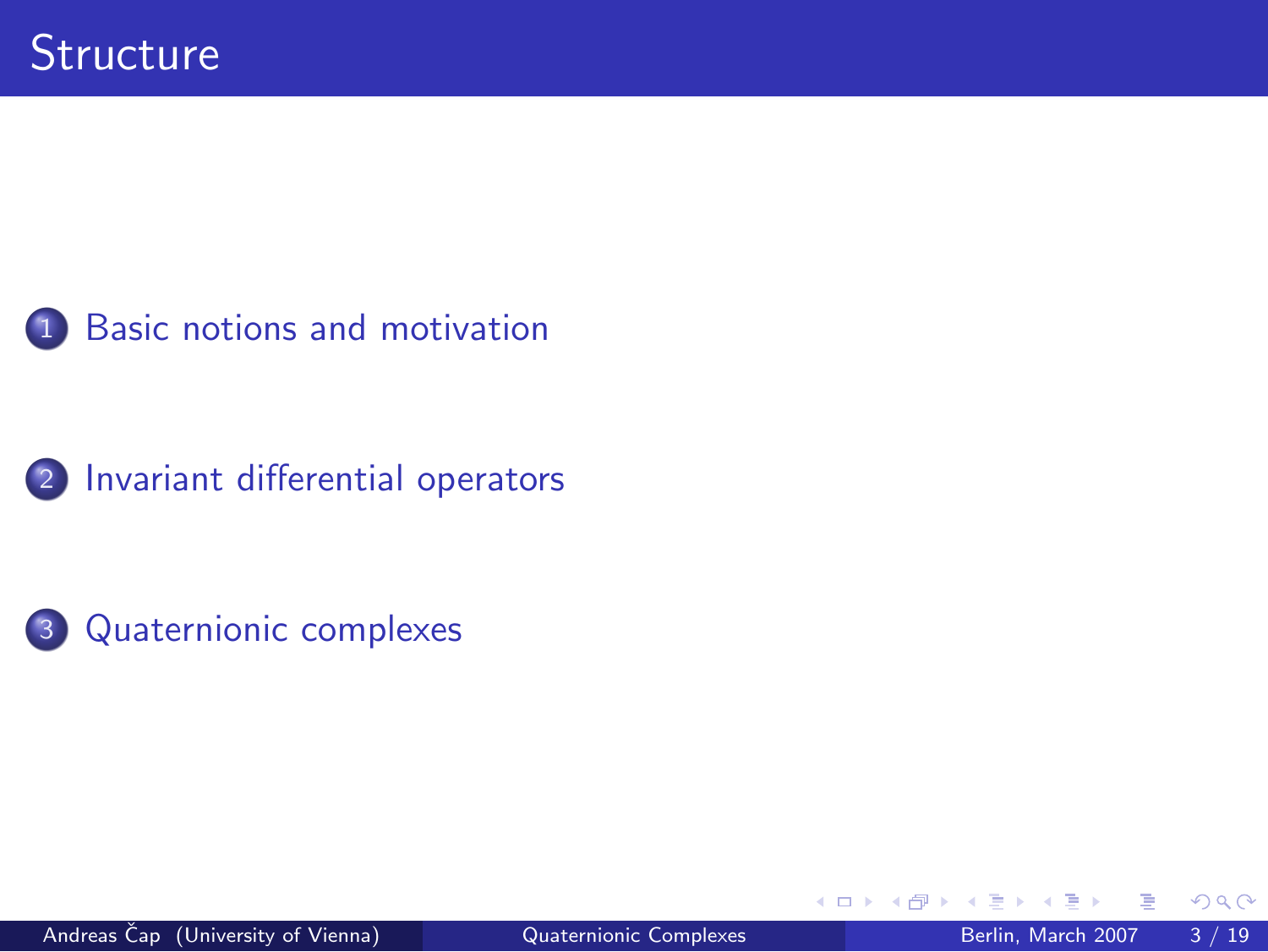

[Invariant differential operators](#page-18-0)



<span id="page-6-0"></span>4 0 8  $\mathcal{A}$  $\rightarrow$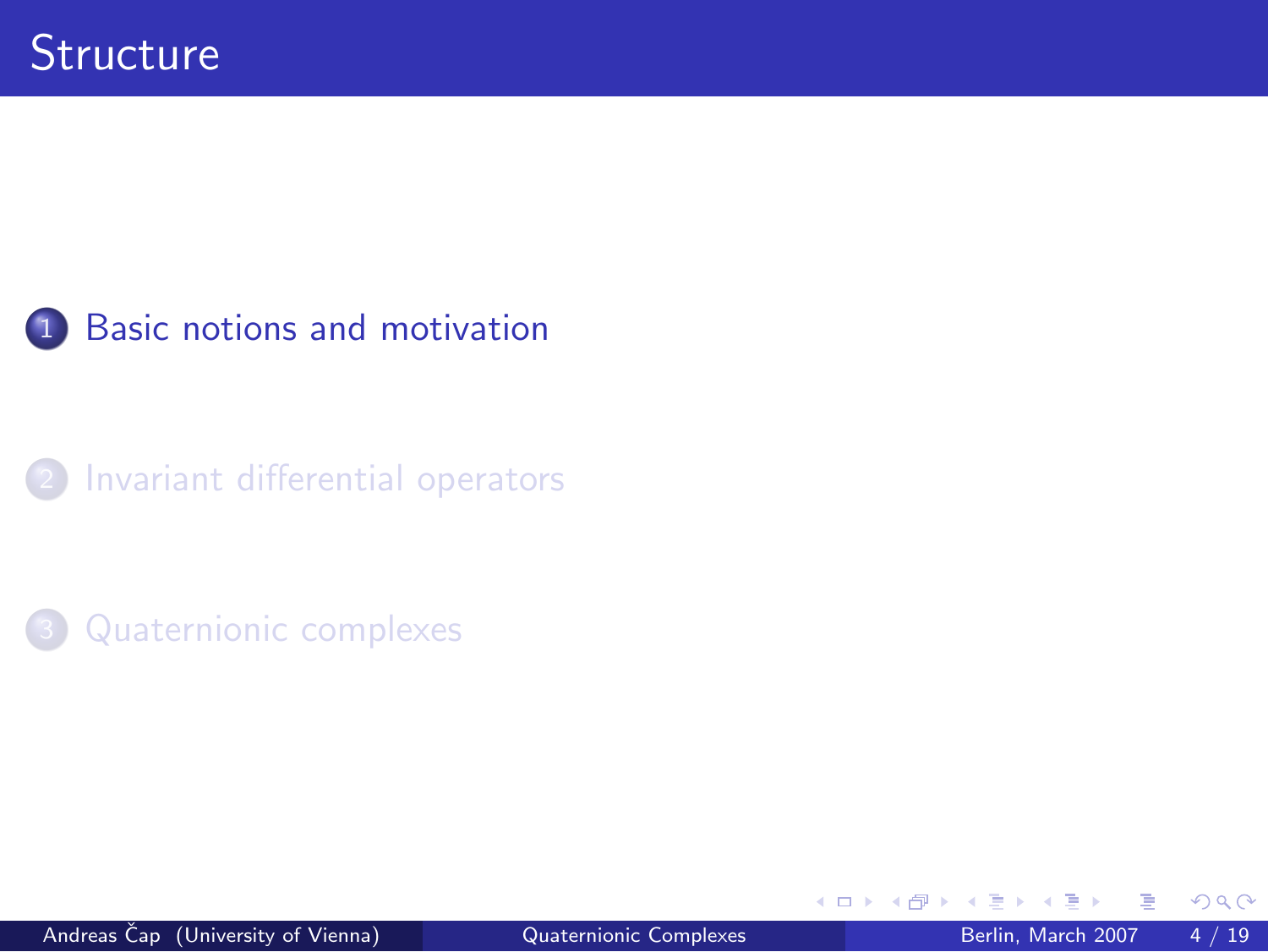- "almost complex structure":  $J \in \Gamma(L(TM, TM))$  such that  $J \circ J = -id$
- this makes each tangent space into a complex vector space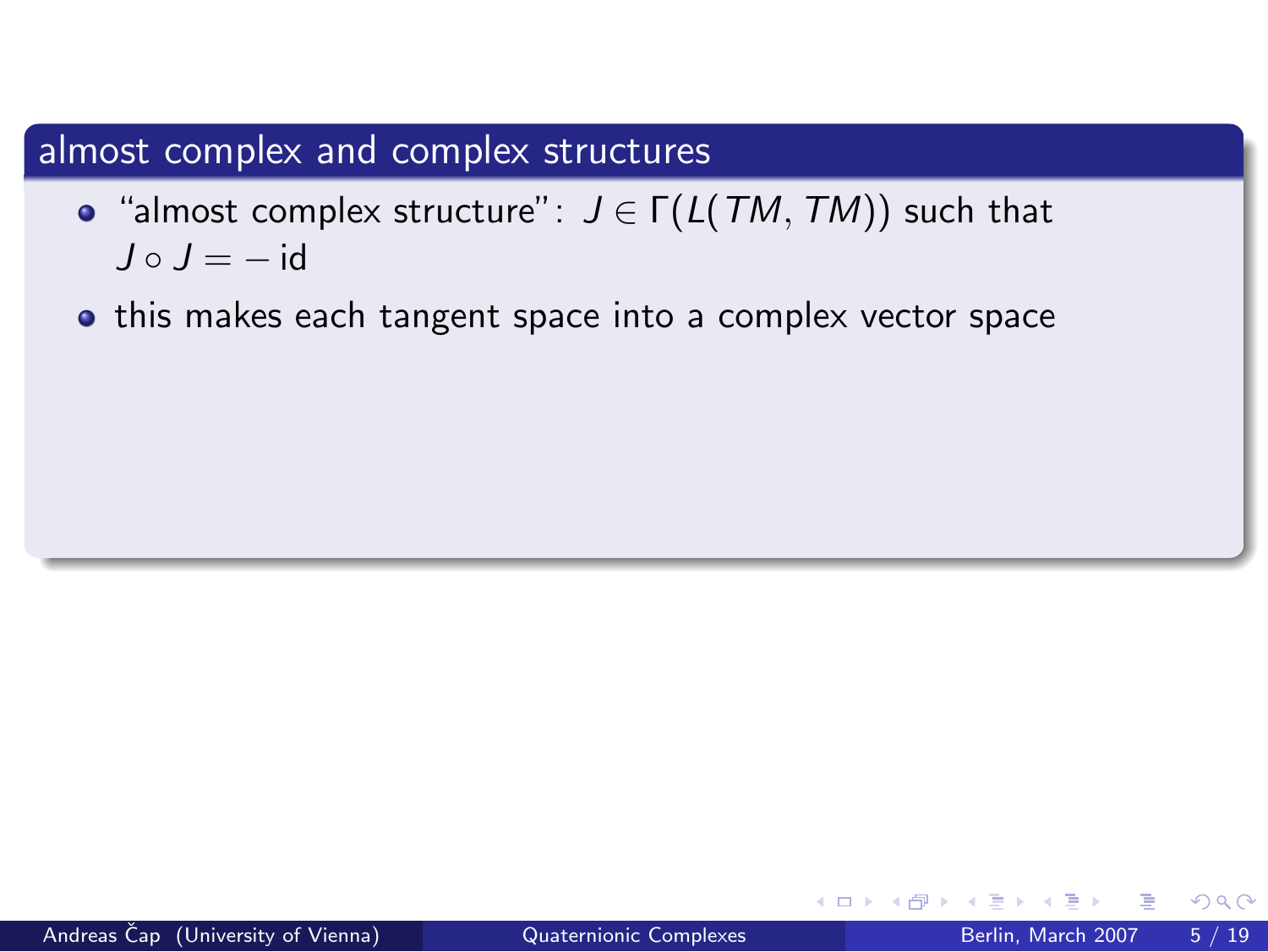- "almost complex structure":  $J \in \Gamma(L(TM, TM))$  such that  $J \circ J = -id$
- **•** this makes each tangent space into a complex vector space
- $\bullet$  "complex structure": almost complex structure J such that there is a torsion free connection on TM for which J is parallel.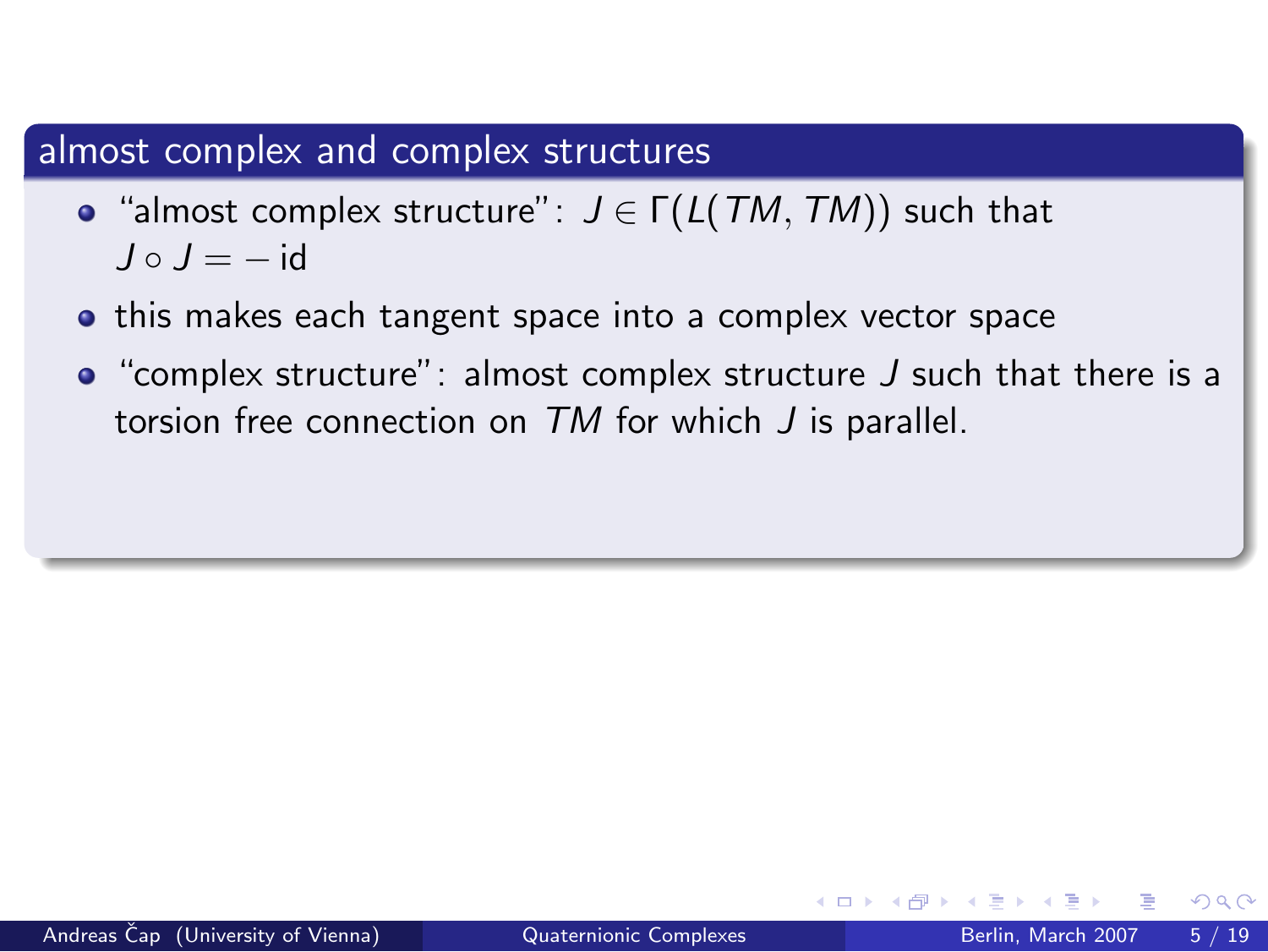- "almost complex structure":  $J \in \Gamma(L(TM, TM))$  such that  $J \circ J = -id$
- **•** this makes each tangent space into a complex vector space
- $\bullet$  "complex structure": almost complex structure J such that there is a torsion free connection on TM for which J is parallel.
- Newlander-Nirenberg theorem: any complex structure comes from a holomorphic atlas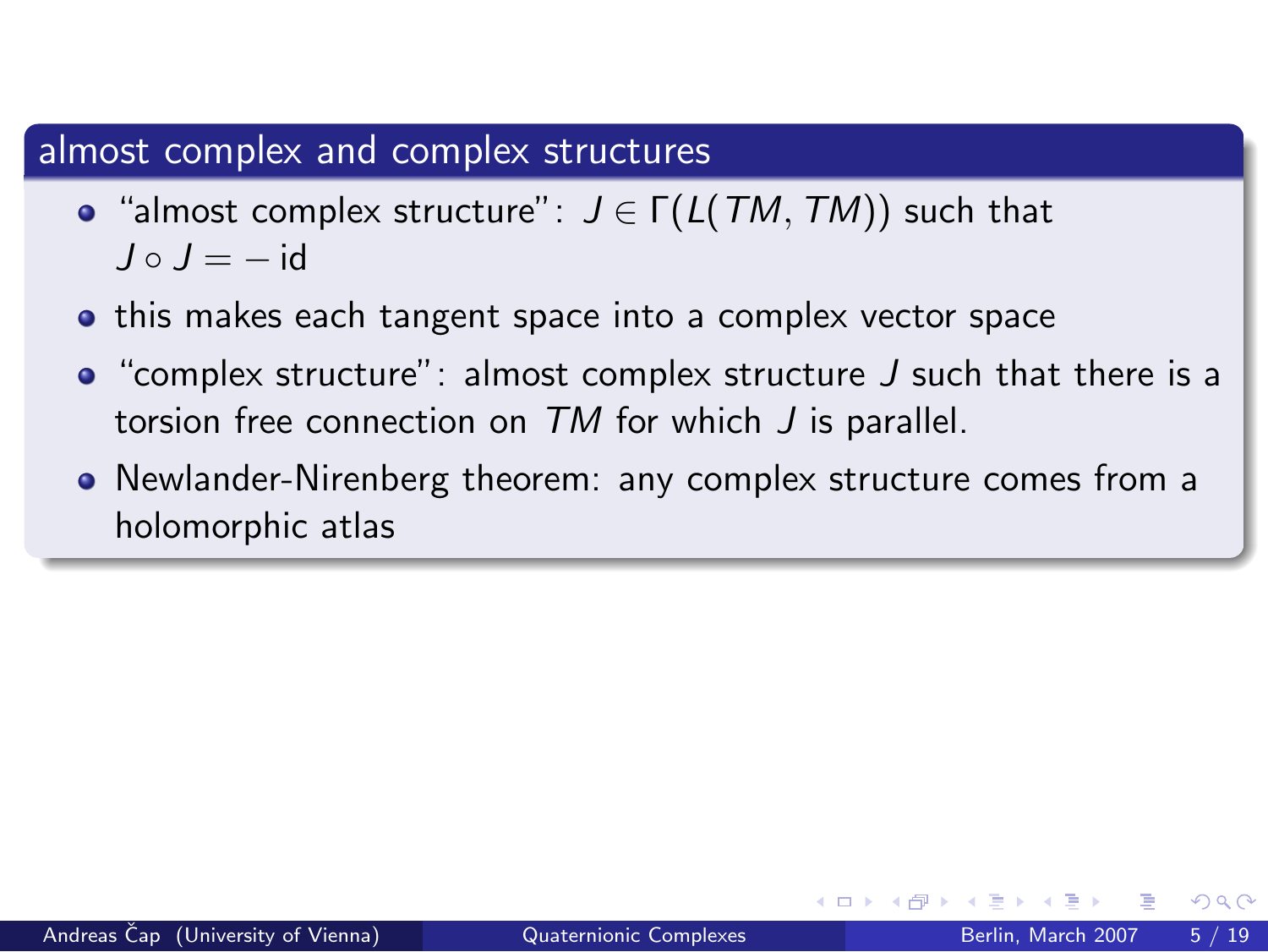- "almost complex structure":  $J \in \Gamma(L(TM, TM))$  such that  $J \circ J = -id$
- **•** this makes each tangent space into a complex vector space
- $\bullet$  "complex structure": almost complex structure J such that there is a torsion free connection on TM for which J is parallel.
- Newlander-Nirenberg theorem: any complex structure comes from a holomorphic atlas

There are two possible versions of a quaternionic analogue of this concept, since (in contrast to  $\mathbb C$ ) the skew field  $\mathbb H$  of quaternions has many automorphisms.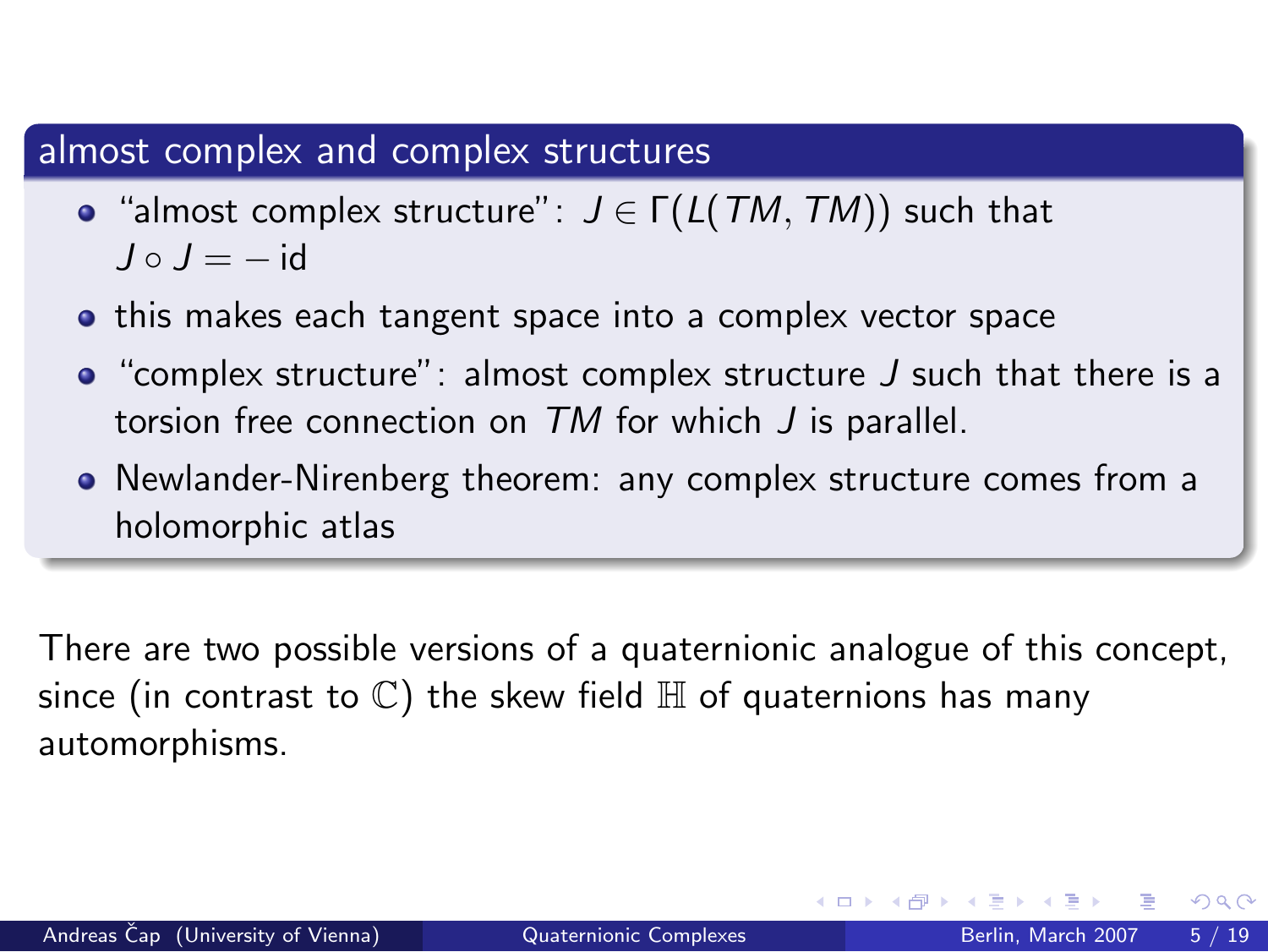• "almost hypercomplex structure": two almost complex structures I and J such that  $K := I \circ J = -J \circ I$ 

4 D F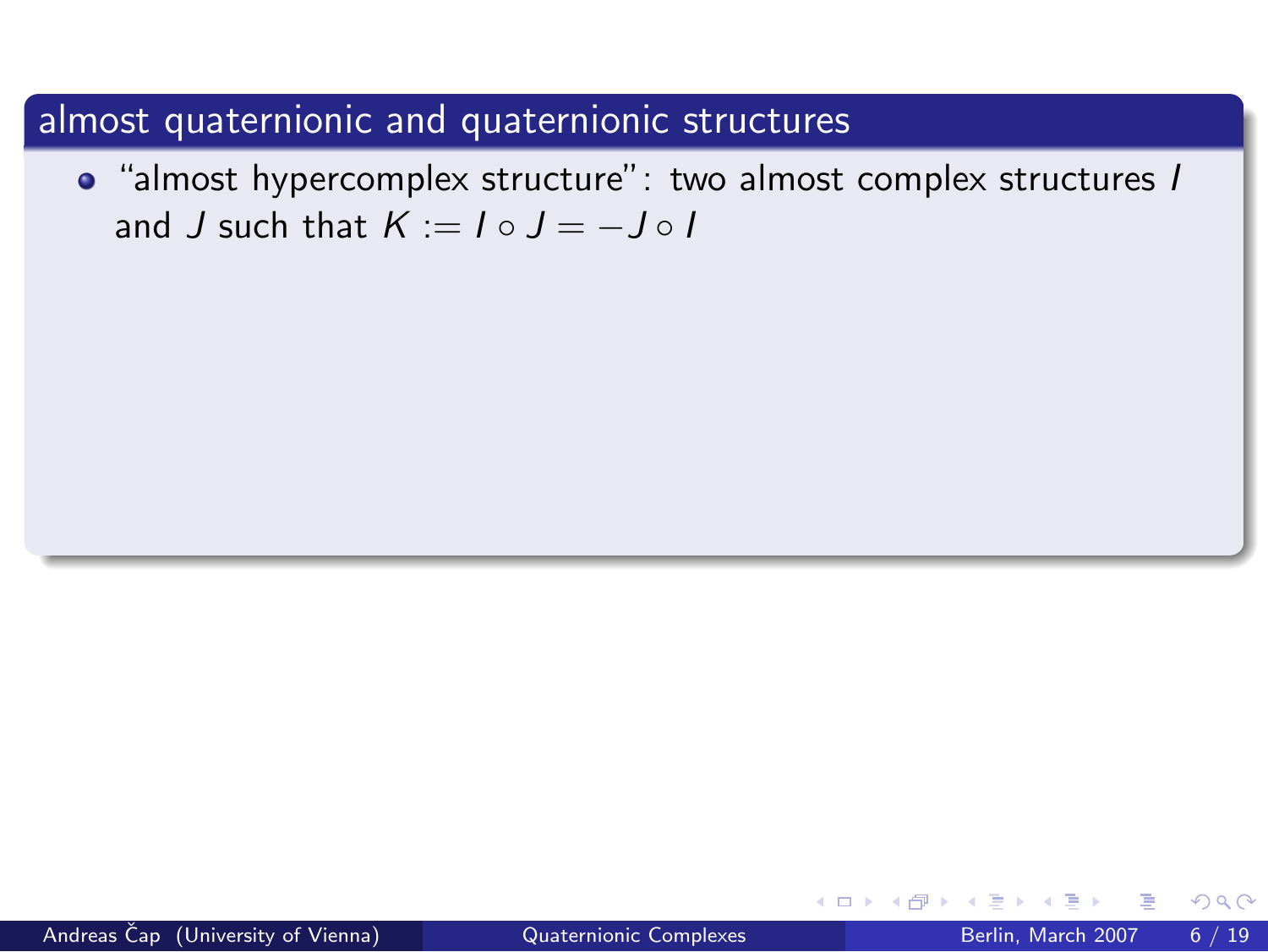- "almost hypercomplex structure": two almost complex structures I and J such that  $K := I \circ J = -J \circ I$
- "almost quaternionic structure": rank three subbundle  $Q \subset L(TM, TM)$  which locally around each point can be spanned by smooth sections  $I, J$ , and  $K$  with the above properties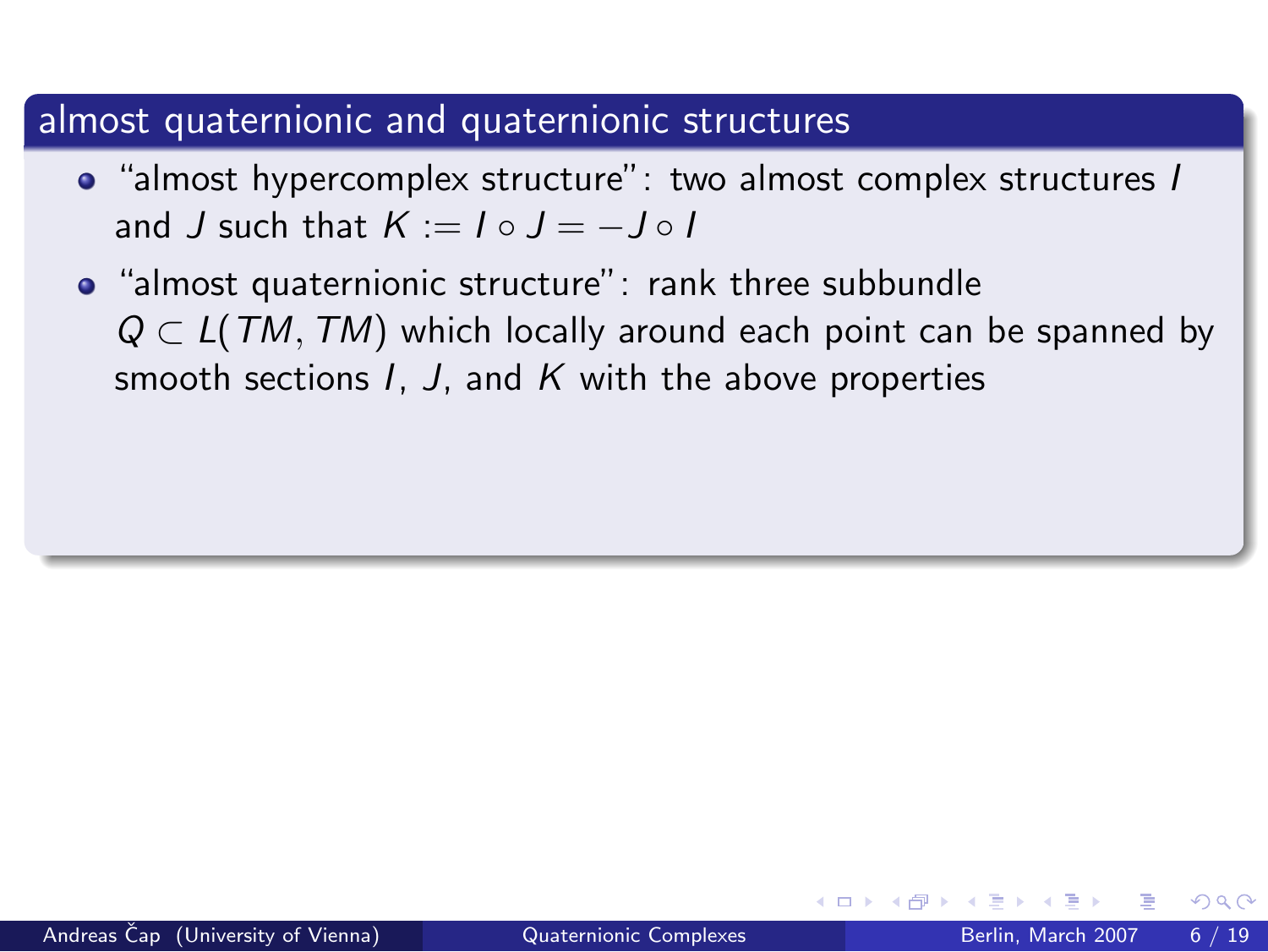- "almost hypercomplex structure": two almost complex structures I and J such that  $K := I \circ J = -J \circ I$
- "almost quaternionic structure": rank three subbundle  $Q \subset L(TM, TM)$  which locally around each point can be spanned by smooth sections  $I, J$ , and  $K$  with the above properties
- integrability ("hypercomplex structure" respectively "quaternionic structure") is defined as existence of a compatible torsion free connection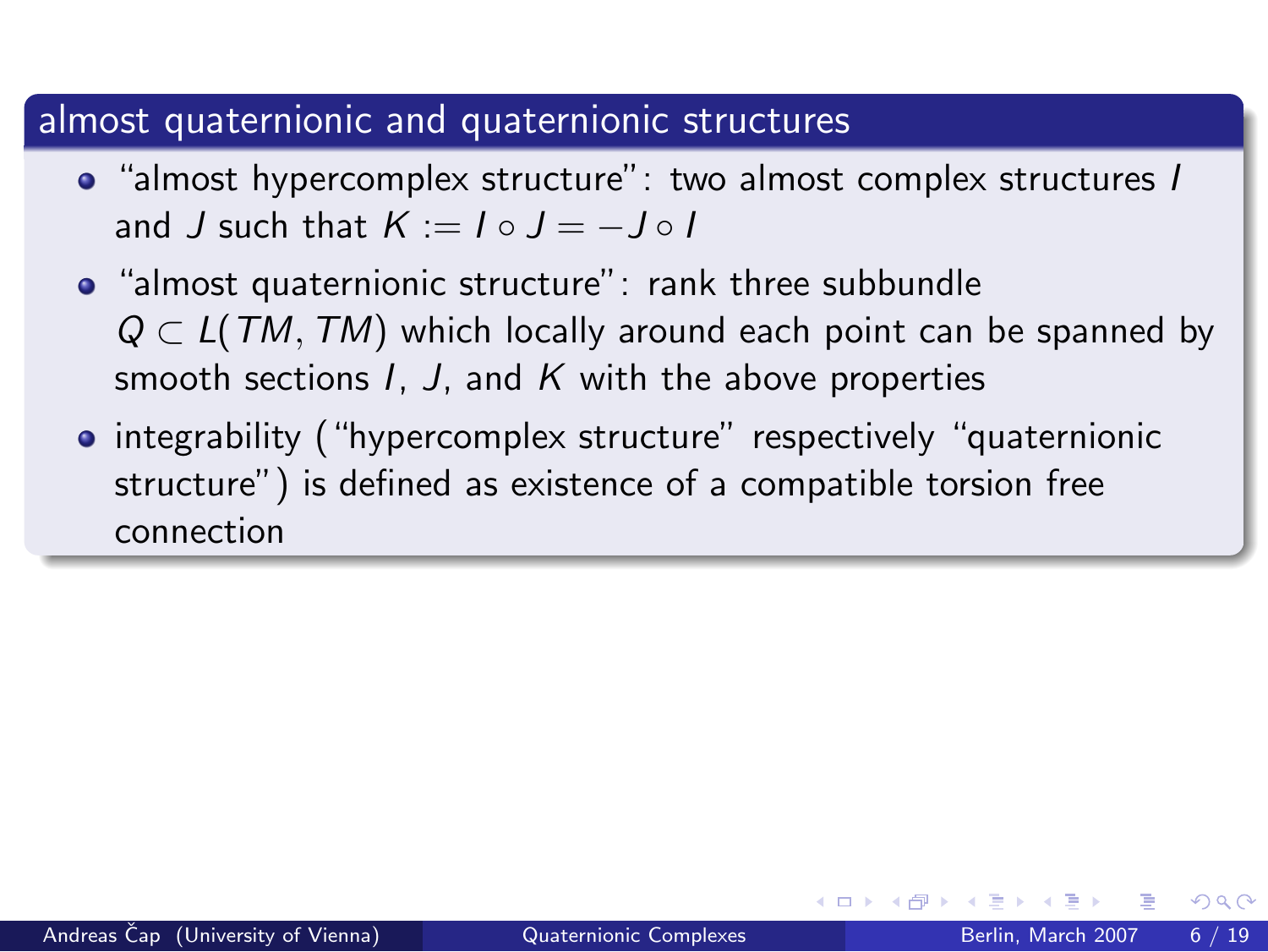- "almost hypercomplex structure": two almost complex structures I and J such that  $K := I \circ J = -J \circ I$
- "almost quaternionic structure": rank three subbundle  $Q \subset L(TM, TM)$  which locally around each point can be spanned by smooth sections  $I, J$ , and  $K$  with the above properties
- integrability ("hypercomplex structure" respectively "quaternionic structure") is defined as existence of a compatible torsion free connection

These structures can be equivalently defined as first order G–structures corresponding to the subgroups  $GL(n, \mathbb{H})$  respectively  $S(GL(1, \mathbb{H})GL(n, \mathbb{H}))$  of  $GL(4n, \mathbb{R})$ . Integrability then is the standard concept for G–structures.

 $\Omega$ 

正々 メラメ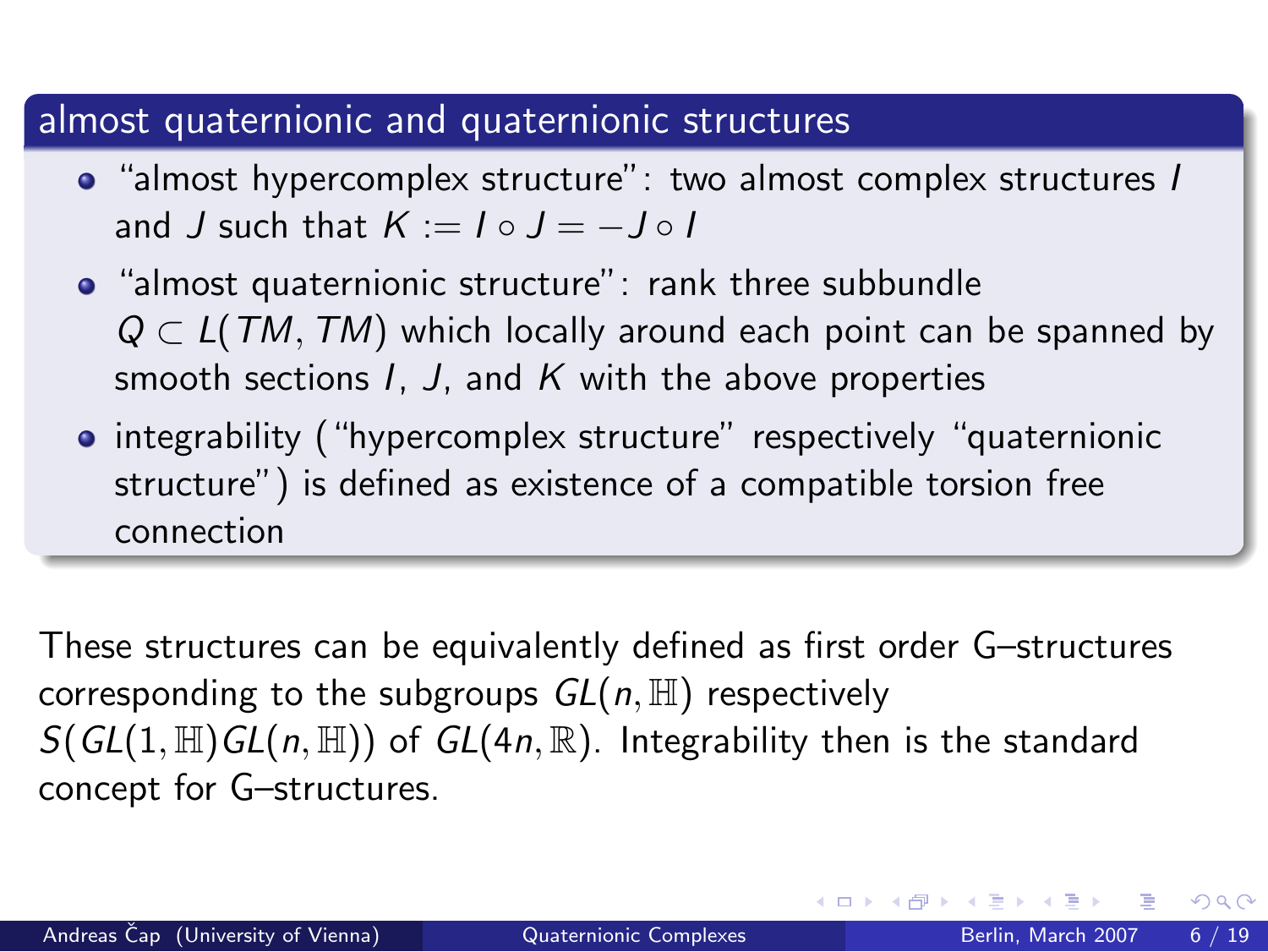**Example**: The quaternionic projective space  $\mathbb{H}P^n$  carries a quaternionic structure which is invariant under the natural action of  $SL(n+1, \mathbb{H})$ . But it does not admit an almost hypercomplex structure. It is well known that  $\mathbb{H}P^1\cong \mathcal{S}^4$  does not even admit an almost complex structure.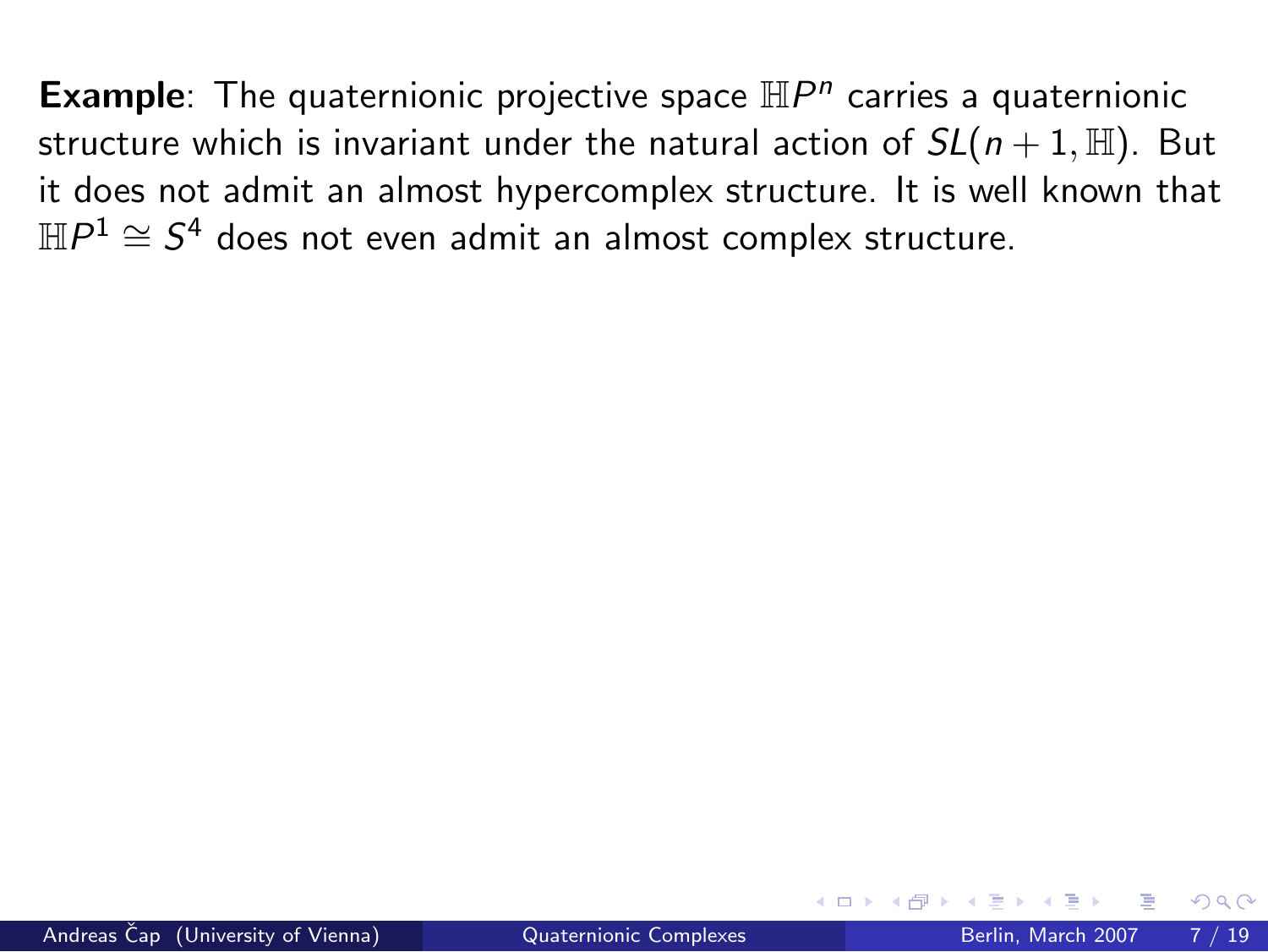**Example**: The quaternionic projective space  $\mathbb{H}P^n$  carries a quaternionic structure which is invariant under the natural action of  $SL(n+1, \mathbb{H})$ . But it does not admit an almost hypercomplex structure. It is well known that  $\mathbb{H}P^1\cong \mathcal{S}^4$  does not even admit an almost complex structure.

#### motivation

(1) One of the two maximal irreducible special Riemannian holonomies is  $Sp(1)Sp(n) \subset SO(4n)$ , corresponding to quaternion–Kähler (qK) manifolds. These have an underlying quaternionic structure (but not an underlying complex structure in general).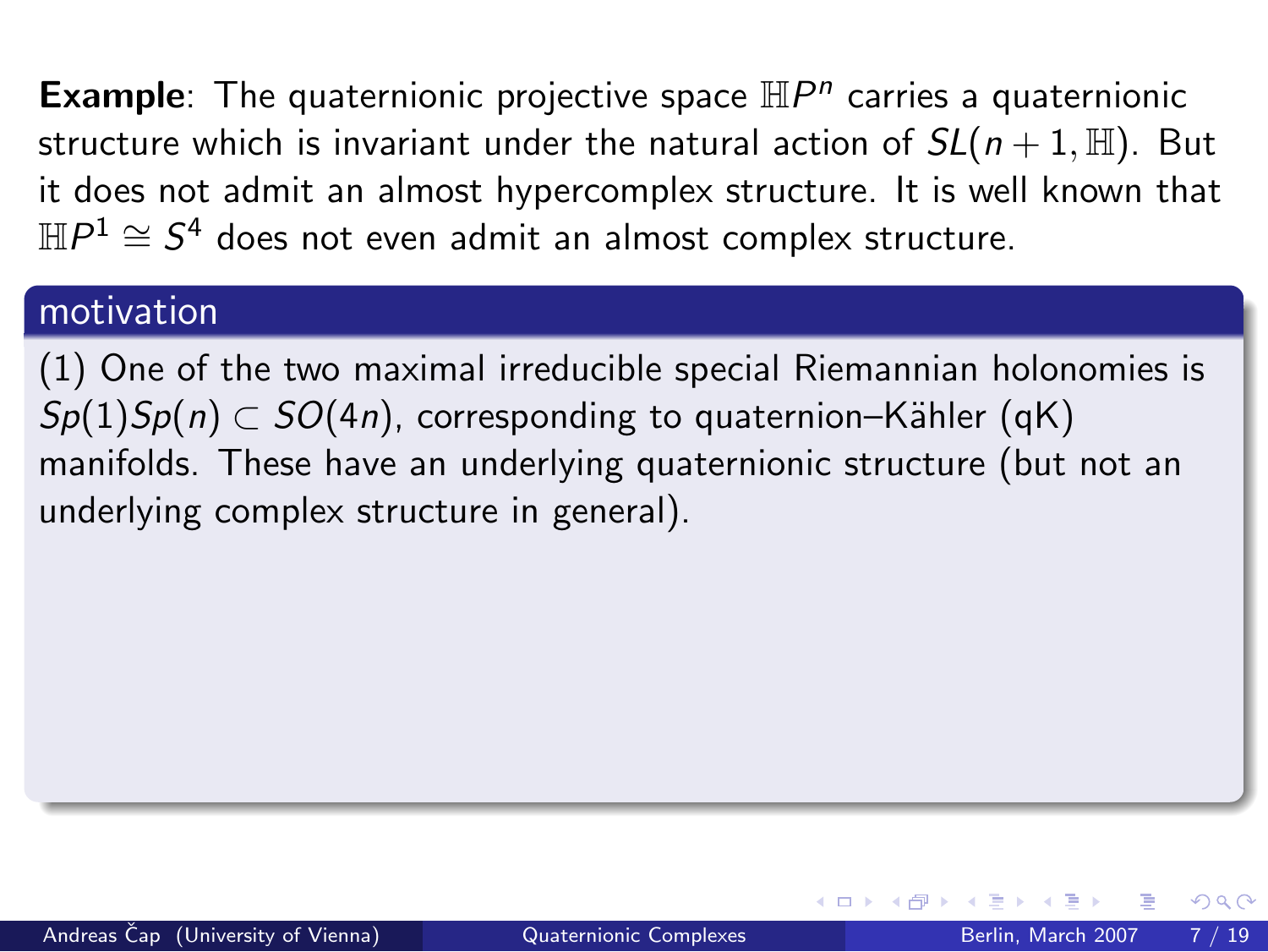**Example**: The quaternionic projective space  $\mathbb{H}P^n$  carries a quaternionic structure which is invariant under the natural action of  $SL(n+1, \mathbb{H})$ . But it does not admit an almost hypercomplex structure. It is well known that  $\mathbb{H}P^1\cong \mathcal{S}^4$  does not even admit an almost complex structure.

#### motivation

(1) One of the two maximal irreducible special Riemannian holonomies is  $Sp(1)Sp(n) \subset SO(4n)$ , corresponding to quaternion–Kähler (qK) manifolds. These have an underlying quaternionic structure (but not an underlying complex structure in general).

(2) For  $n = 1$  almost quaternionic structure are equivalent to conformal structures in dimension 4, and integrability corresponds to self duality. In many respects, almost quaternionic structures are the "right" higher dimensional analog of four dimensional conformal structures (e.g. for Penrose transforms and twistor theory).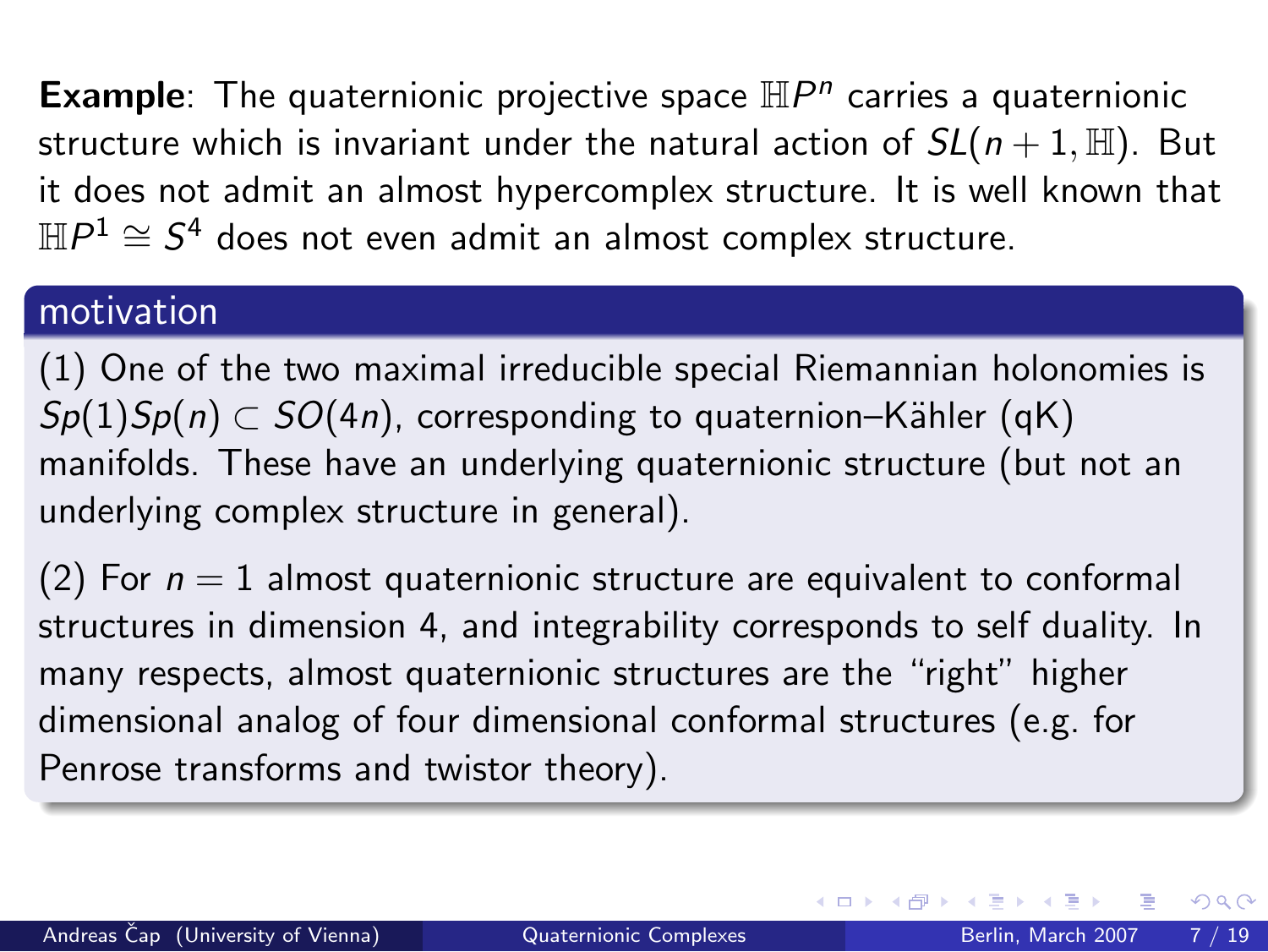





4 0 8

<span id="page-18-0"></span> $\rightarrow$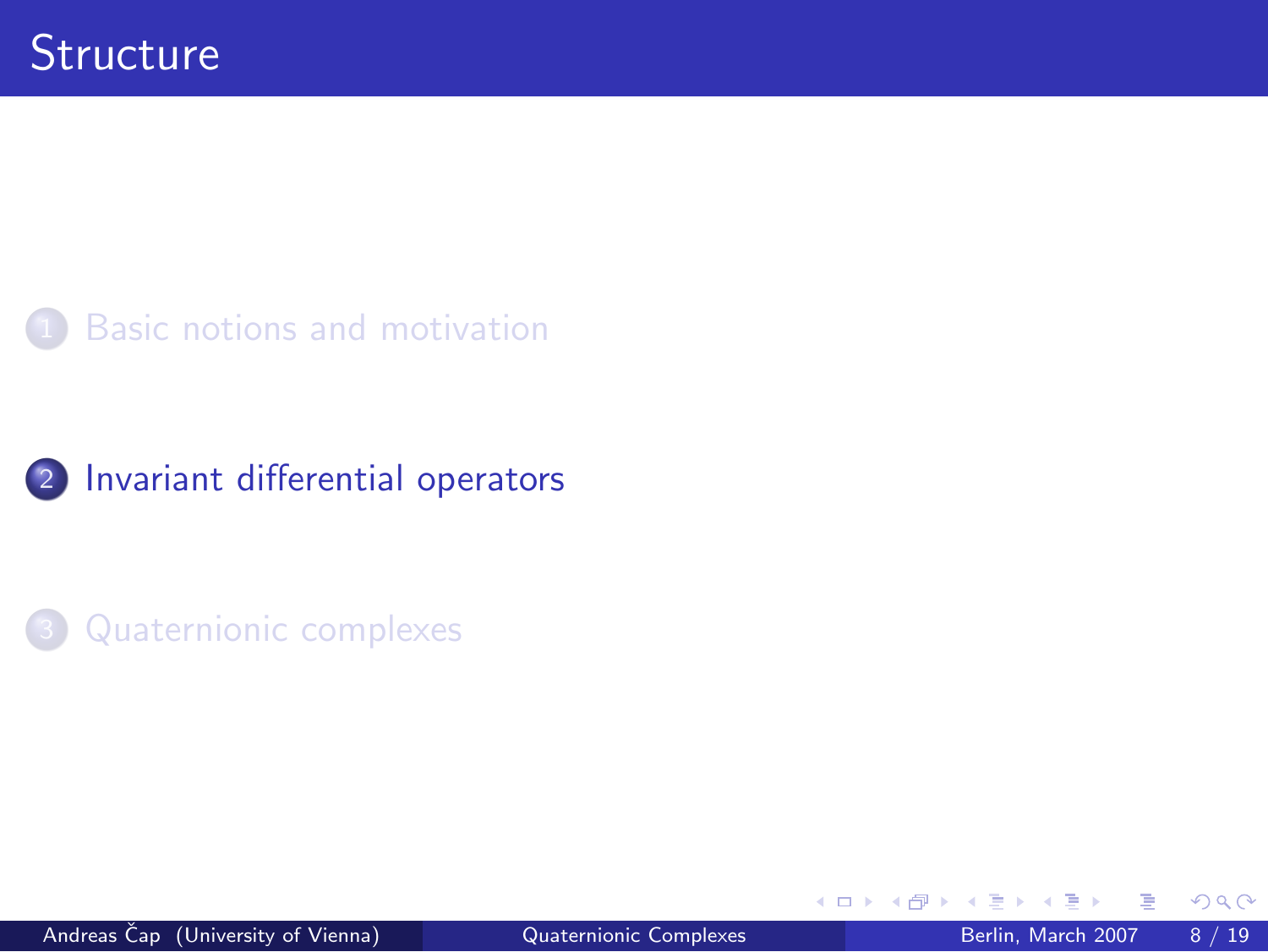An almost quaternionic manifold  $(M, Q)$  carries a G-structure with structure group  $G_0 := S(GL(1, \mathbb{H})GL(n, \mathbb{H})) \subset GL(4n, \mathbb{R})$ . Hence any representation of  $G_0$  gives rise to a natural vector bundle on M, and tensor bundles may admit a finer decomposition according to the restriction of the corresponding representation of  $GL(4n,\mathbb{R})$  to the subgroup  $G_0$ .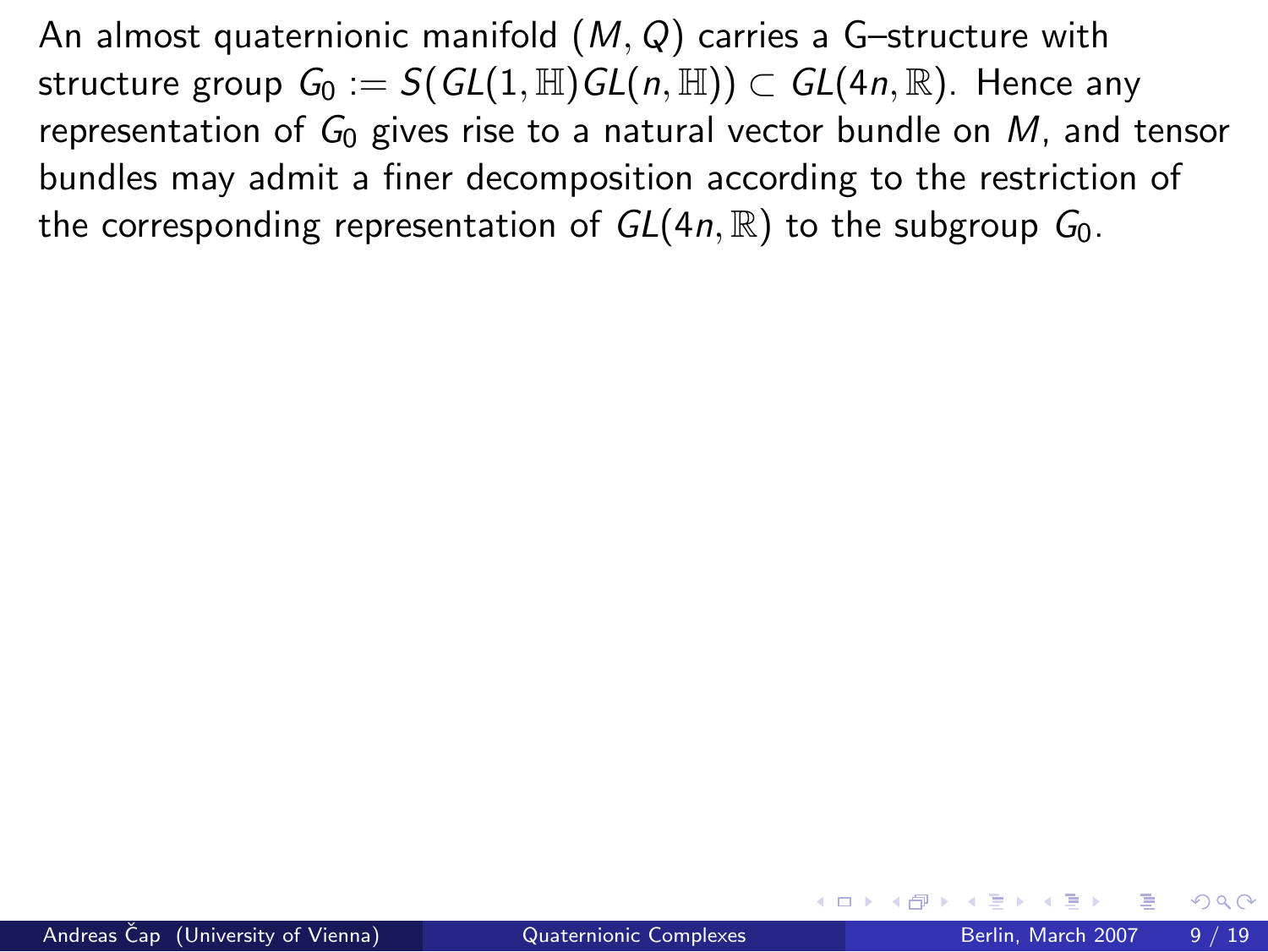An almost quaternionic manifold  $(M, Q)$  carries a G-structure with structure group  $G_0 := S(GL(1, \mathbb{H})GL(n, \mathbb{H})) \subset GL(4n, \mathbb{R})$ . Hence any representation of  $G_0$  gives rise to a natural vector bundle on M, and tensor bundles may admit a finer decomposition according to the restriction of the corresponding representation of  $GL(4n,\mathbb{R})$  to the subgroup  $G_0$ .

We can apply this to the bundles of differential forms to obtain

$$
\Lambda^k T^* M = \bigoplus_{0 \le p \le q \le 2n; p+q=k} \Lambda^{p,q} T^* M
$$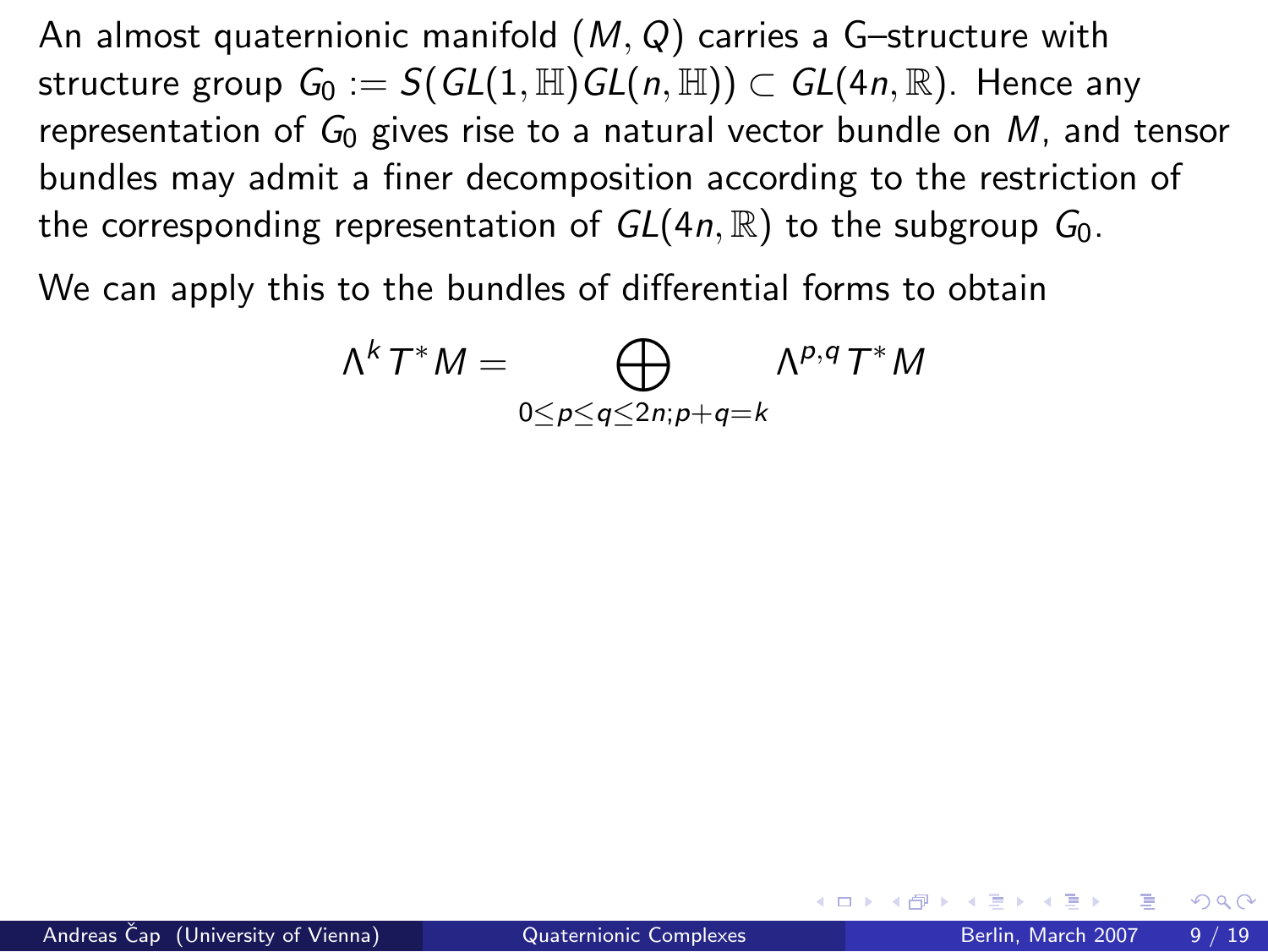An almost quaternionic manifold  $(M, Q)$  carries a G-structure with structure group  $G_0 := S(GL(1, \mathbb{H})GL(n, \mathbb{H})) \subset GL(4n, \mathbb{R})$ . Hence any representation of  $G_0$  gives rise to a natural vector bundle on M, and tensor bundles may admit a finer decomposition according to the restriction of the corresponding representation of  $GL(4n,\mathbb{R})$  to the subgroup  $G_0$ .

We can apply this to the bundles of differential forms to obtain

$$
\Lambda^k T^* M = \bigoplus_{0 \le p \le q \le 2n; p+q=k} \Lambda^{p,q} T^* M
$$

This gives rise to a decomposition of the de–Rham complex of the form (written out for  $n = 1$  and  $n = 2$ ):

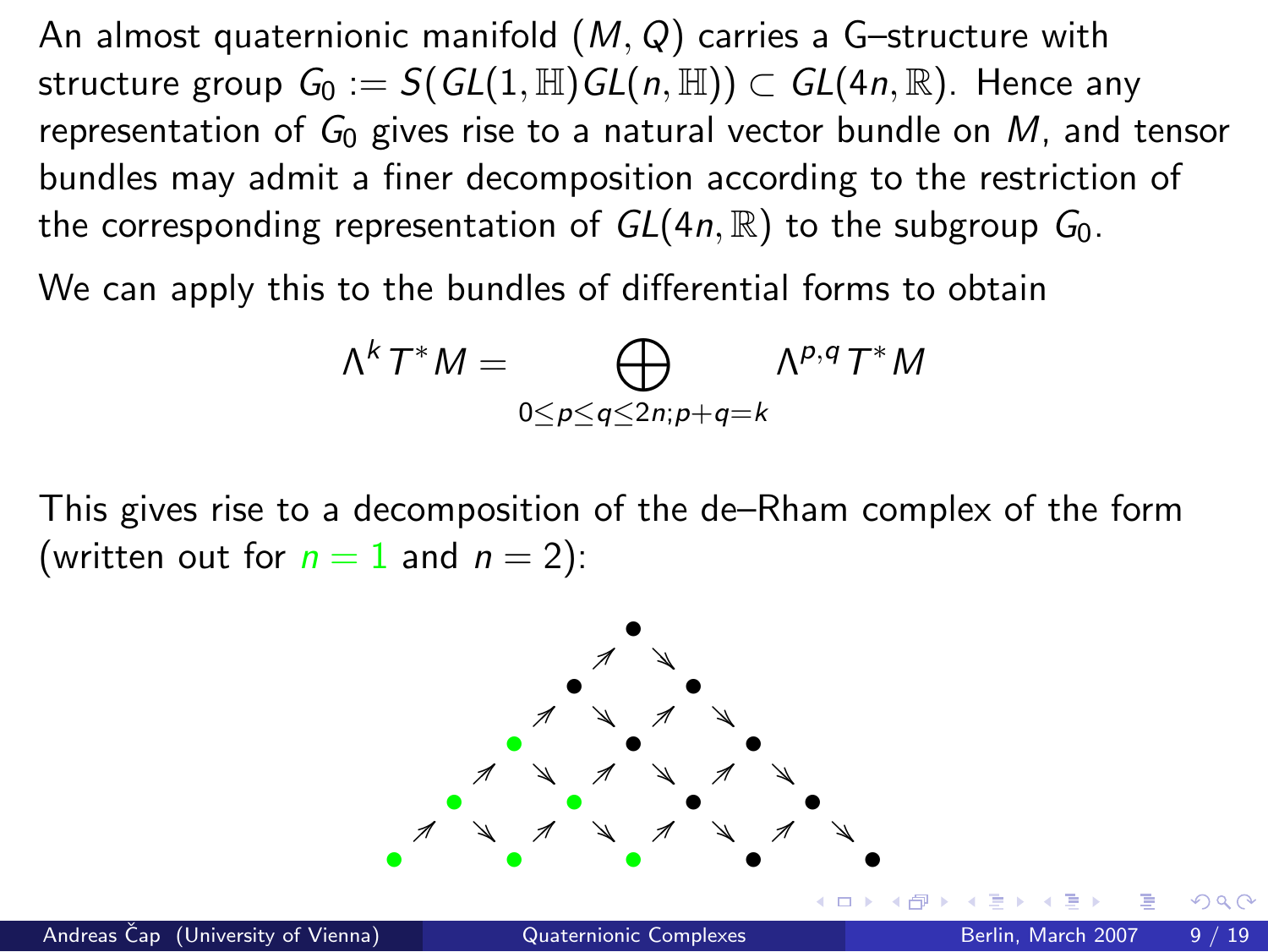The components  $d^{1,0}:\Omega^{p,q}(M)\to\Omega^{p+1,q}(M)$  and  $d^{0,1}$  of the exterior derivative are differential operators intrinsic to an almost quaternionic structure. To understand more general examples of such operators, we have to first study the special case  $\mathbb{H}P^n$ .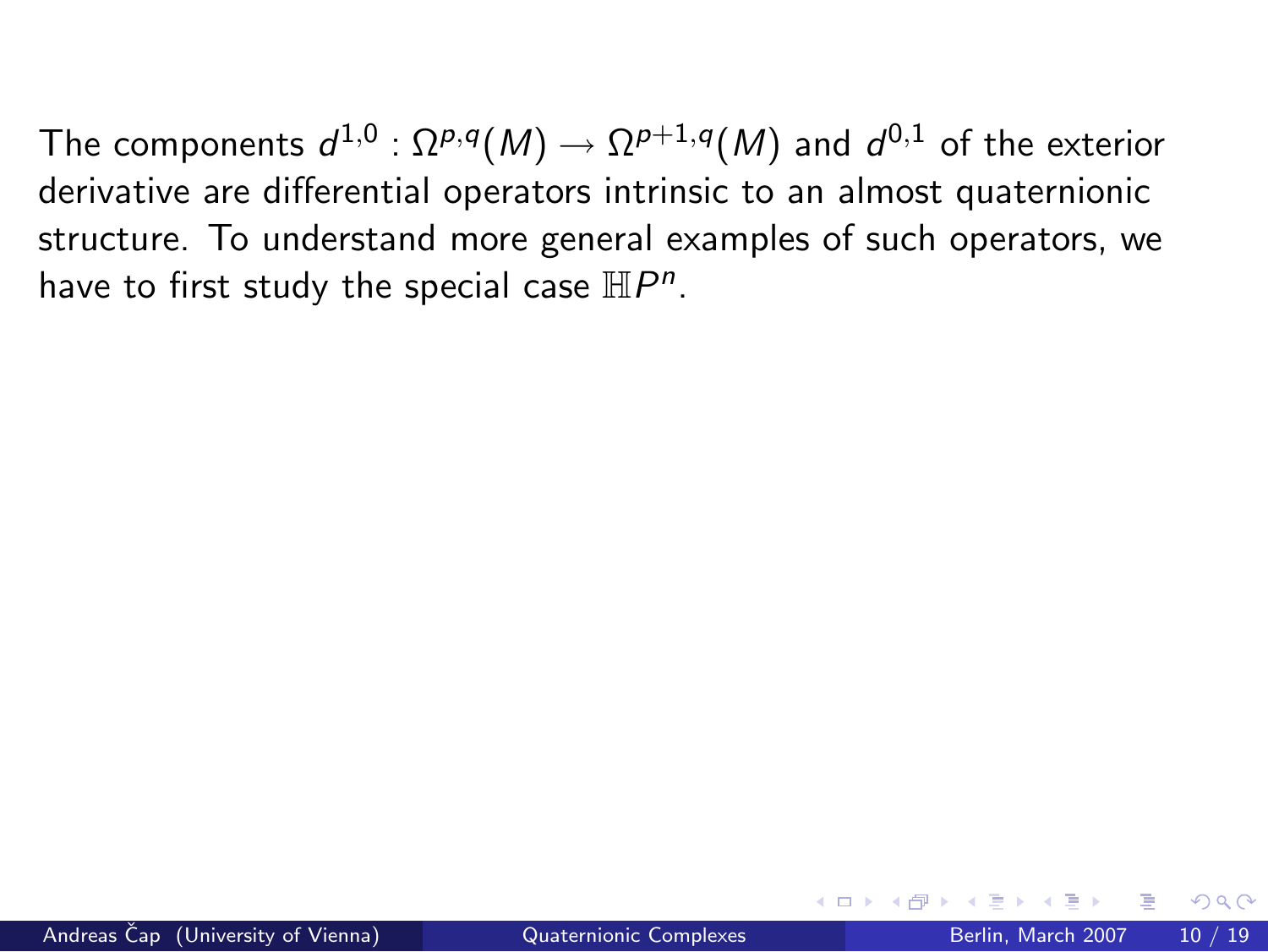The components  $d^{1,0}:\Omega^{p,q}(M)\to\Omega^{p+1,q}(M)$  and  $d^{0,1}$  of the exterior derivative are differential operators intrinsic to an almost quaternionic structure. To understand more general examples of such operators, we have to first study the special case  $\mathbb{H}P^n$ .

#### the homogeneous model

Consider  $G := SL(n+1, \mathbb{H})$ , and let  $P \subset G$  be the stabilizer of a quaternionic line in  $\mathbb{H}^{n+1}$ , so  $\mathbb{H}P^n\cong G/P.$  Denoting by  $o=eP\in HP^n$ the base point, we get  $\mathcal{T}_o \mathbb{H} P^n \cong \mathfrak{g}/\mathfrak{p} \cong \mathbb{H}^n$ . Mapping  $g \in P$  to  $\mathcal{T}_o \ell_g$ induces a surjection  $P \to G_0 = S(GL(1, \mathbb{H})GL(n, \mathbb{H}))$ . In particular, any representation of  $G_0$  canonically extends to P, thus giving rise to a homogeneous vector bundle on  $\mathbb{H}P^n$ .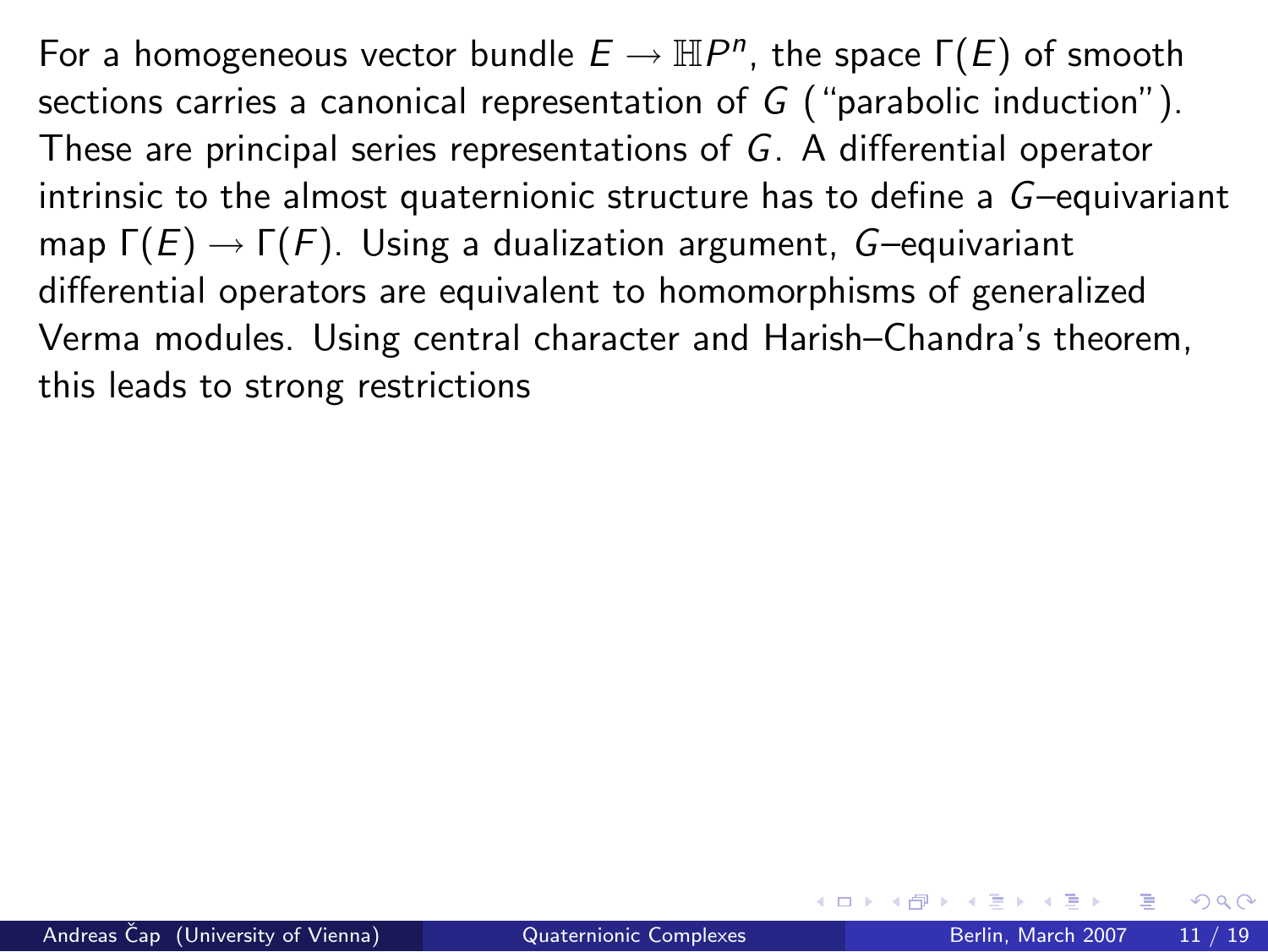## Properties of G–equivariant differential operators

**I** Invariant operators occur in patterns which have the form of the decomposed de–Rham complex

◂<del>◻</del>▸ ◂<del>⁄</del> ▸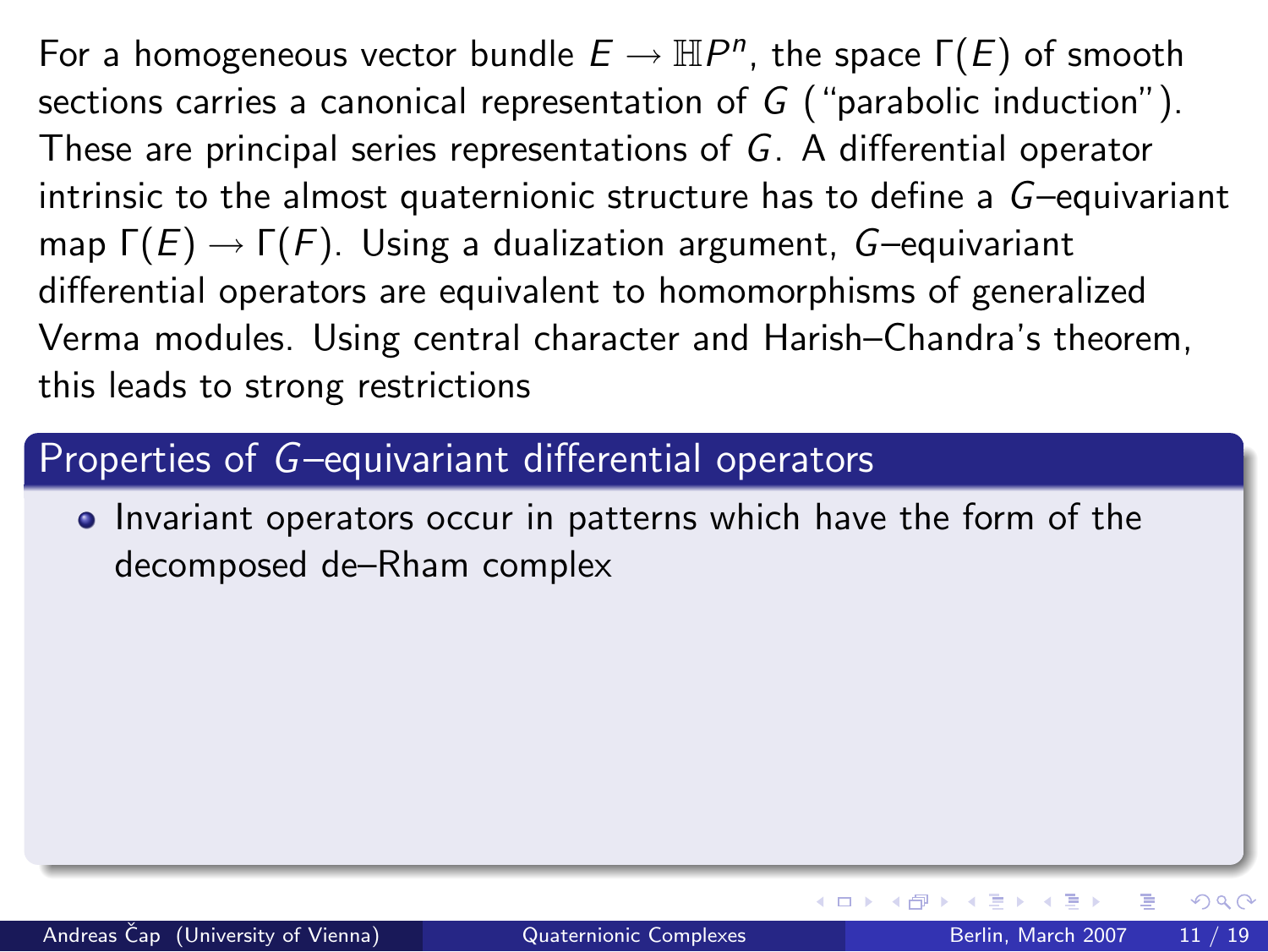# Properties of G–equivariant differential operators

- **I** Invariant operators occur in patterns which have the form of the decomposed de–Rham complex
- the different patterns are indexed by certain integral weights for g

◂<del>◻</del>▸ ◂<del>⁄</del> ▸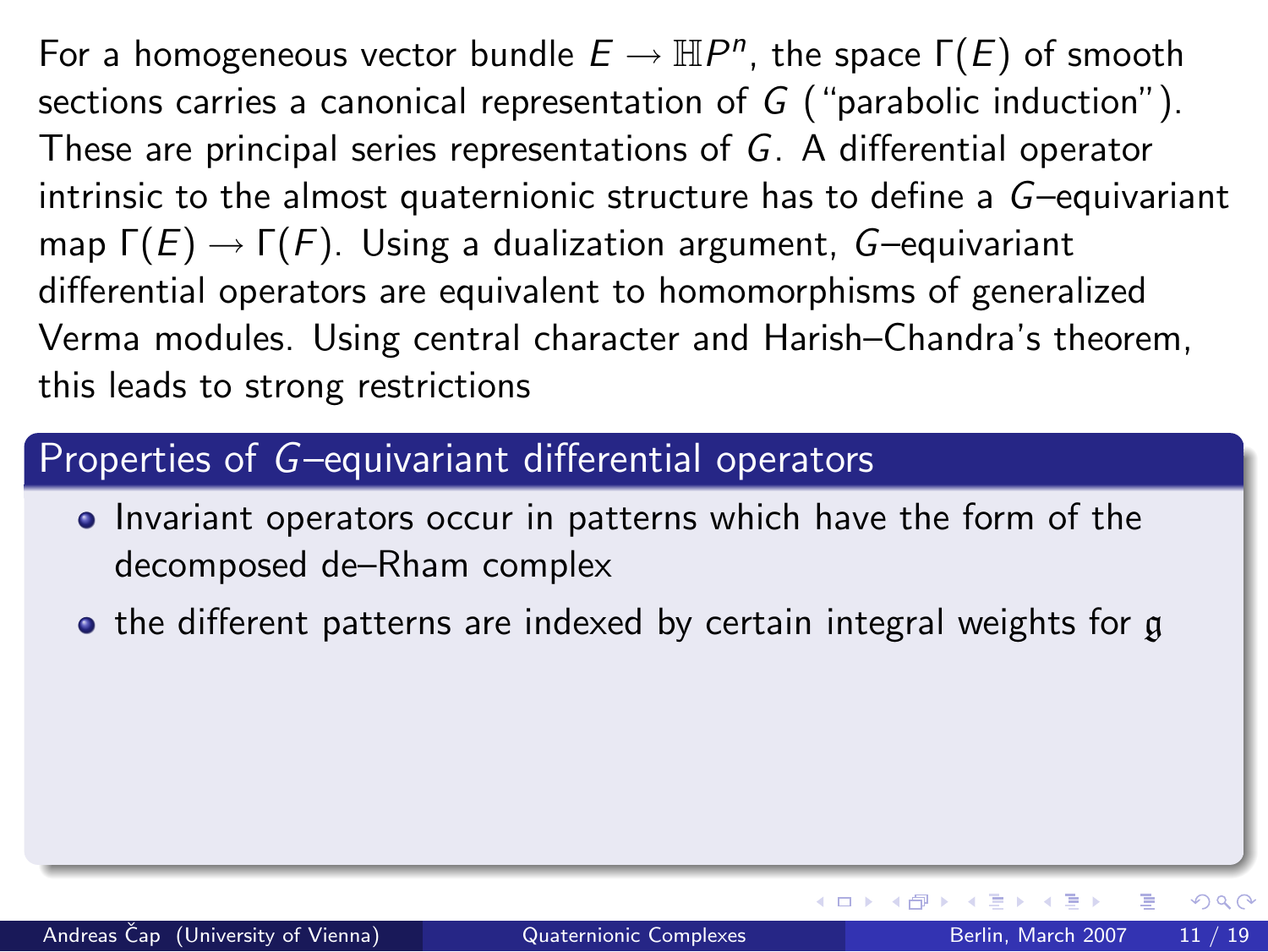# Properties of G–equivariant differential operators

- **I** Invariant operators occur in patterns which have the form of the decomposed de–Rham complex
- the different patterns are indexed by certain integral weights for g
- $\bullet$  the  $G_0$ -representations inducing the bundles in each pattern and the orders of the operators are algorithmically computable

ほん マミト

**∢ ロ ▶ - ィ 何 ▶ - ィ**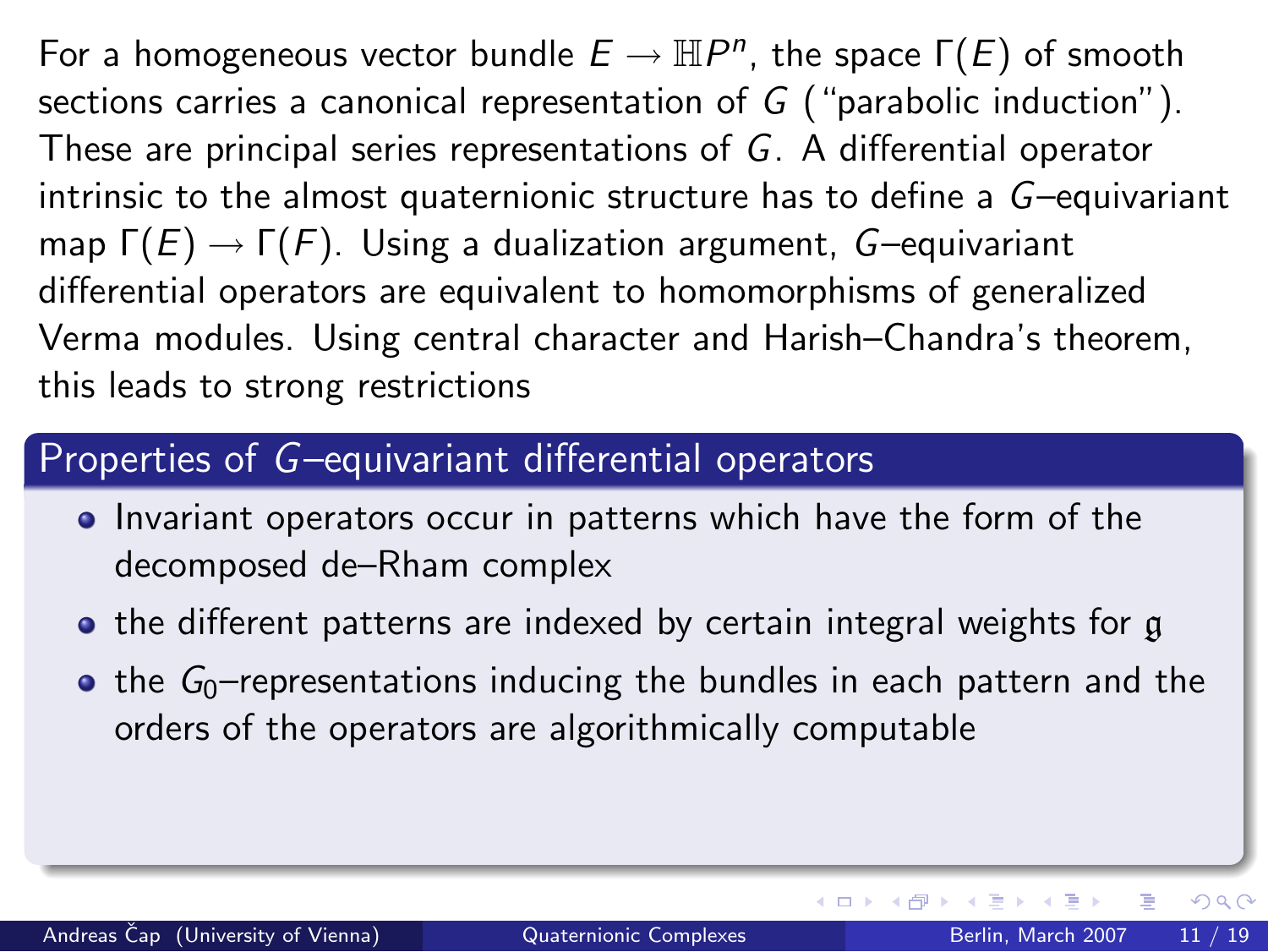# Properties of G–equivariant differential operators

- **I** Invariant operators occur in patterns which have the form of the decomposed de–Rham complex
- the different patterns are indexed by certain integral weights for g
- $\bullet$  the  $G_0$ –representations inducing the bundles in each pattern and the orders of the operators are algorithmically computable
- any irreducible representation of  $G_0$  occurs in exactly one position in one pattern only

ほん マミト

**4 ロ ▶ 4 母 ▶ 4**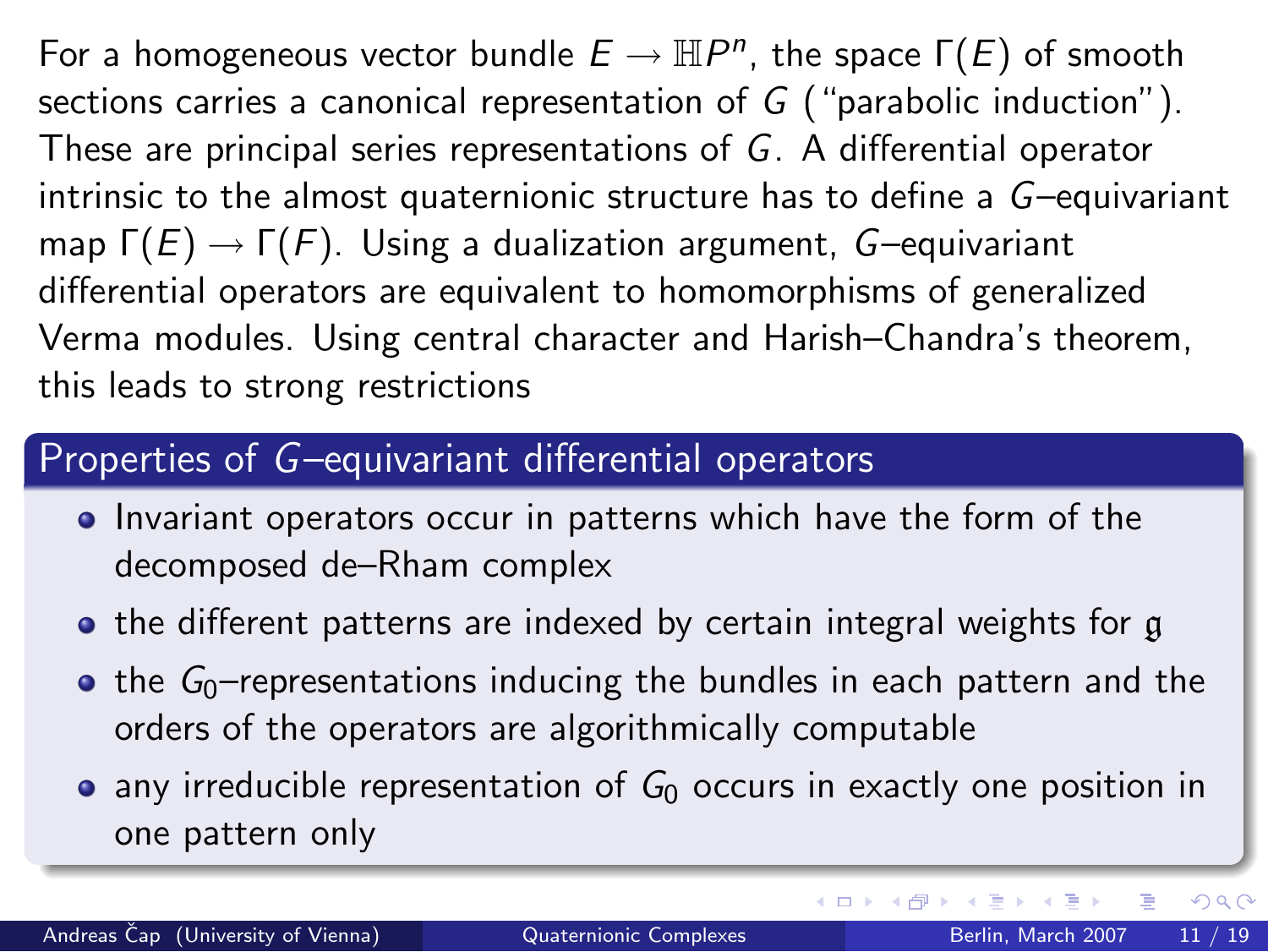Existence of homomorphisms between generalized Verma modules was proved in the 1970's by Bernstein–Gelfand–Gelfand and Lepowsky, so on the level of  $\mathbb{H}P^n$  one has a fairly complete understanding (in an unusual equivalent picture) of invariant differential operators.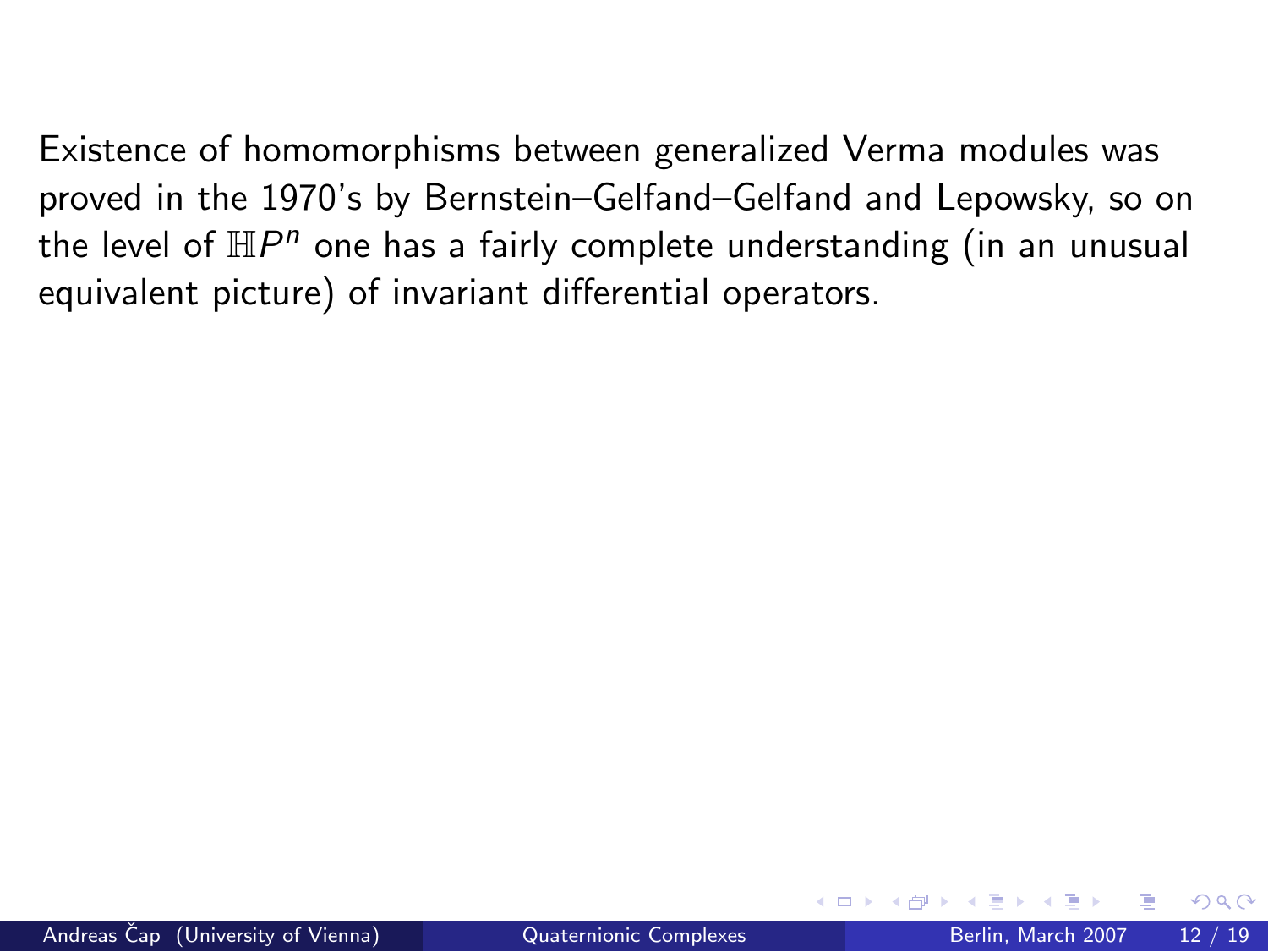Existence of homomorphisms between generalized Verma modules was proved in the 1970's by Bernstein–Gelfand–Gelfand and Lepowsky, so on the level of  $\mathbb{H}P^n$  one has a fairly complete understanding (in an unusual equivalent picture) of invariant differential operators.

These proofs are purely combinatorial and even the results are difficult to translate into the language of differential operators. In joint work with J. Slovák and V. Souček (improved later by D. Calderbank and T. Diemer), we gave an independent construction phrased directly in terms of differential operators. This construction generalizes without changes to arbitrary almost quaternionic structures using the fact that they can be described as Cartan geometries, i.e. as "curved analogs" of the homogeneous space  $\mathbb{H}P^n=G/P$ .

 $QQQ$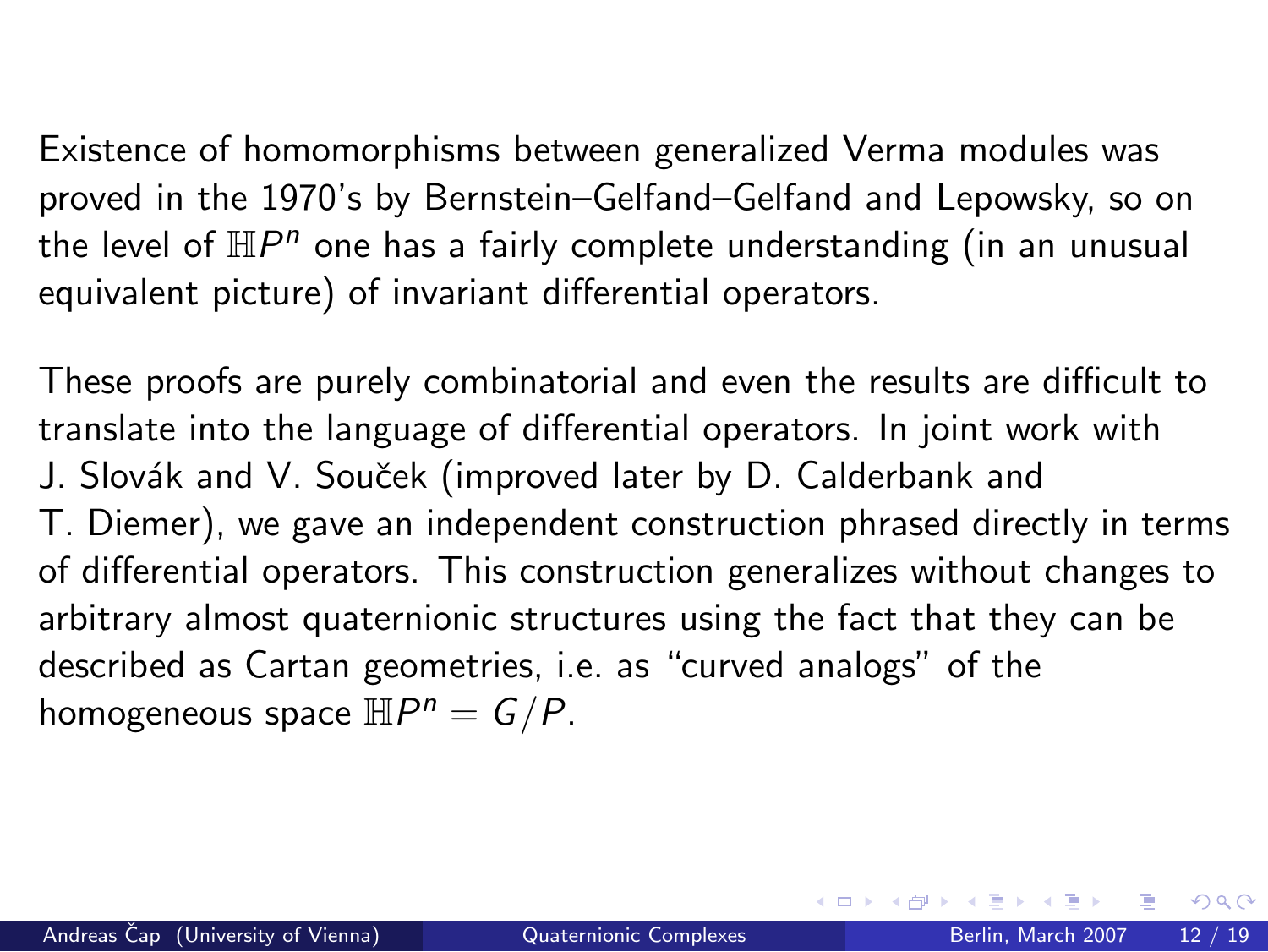$\bullet$  we have seen that  $G_0$  is naturally a quotient of P

 $\leftarrow$ 

Andreas Čap (University of Vienna) <sup>2</sup> [Quaternionic Complexes](#page-0-0) Berlin, March 2007 13 / 19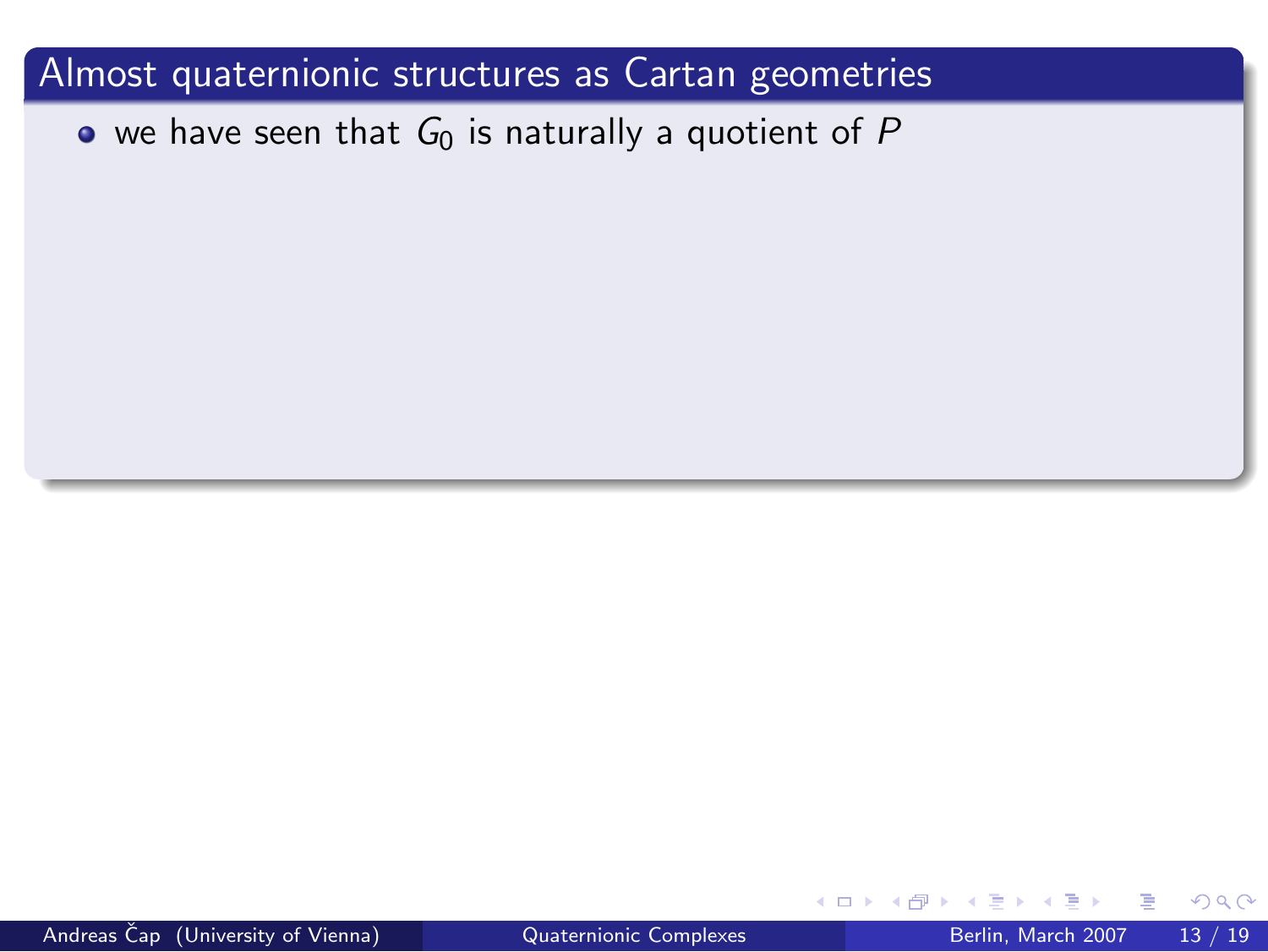- we have seen that  $G_0$  is naturally a quotient of P
- the principal G<sub>0</sub>–bundle  $\mathcal{G}_0 \rightarrow M$  defining an almost quaternionic structure canonically extends to a principal P–bundle  $\mathcal{G} \to M$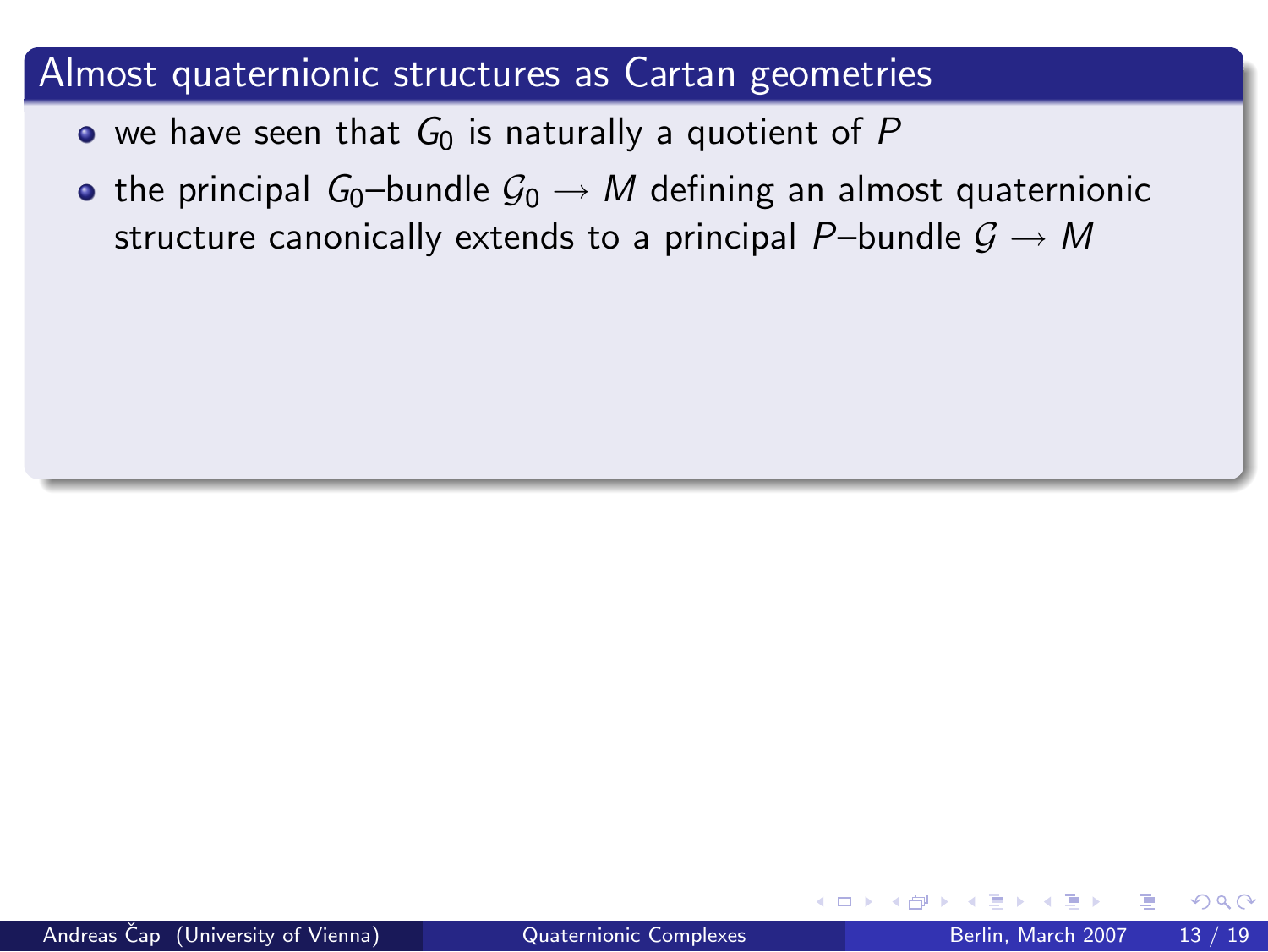- we have seen that  $G_0$  is naturally a quotient of P
- the principal  $G_0$ -bundle  $G_0 \rightarrow M$  defining an almost quaternionic structure canonically extends to a principal P–bundle  $\mathcal{G} \rightarrow M$
- the bundle  $G \rightarrow M$  carriers a canonical Cartan connection  $\omega \in \Omega^1(\mathcal{G},\mathfrak{g})$  generalizing the Maurer–Cartan form on  $\mathsf{G} \to \mathsf{G}/P$

つひひ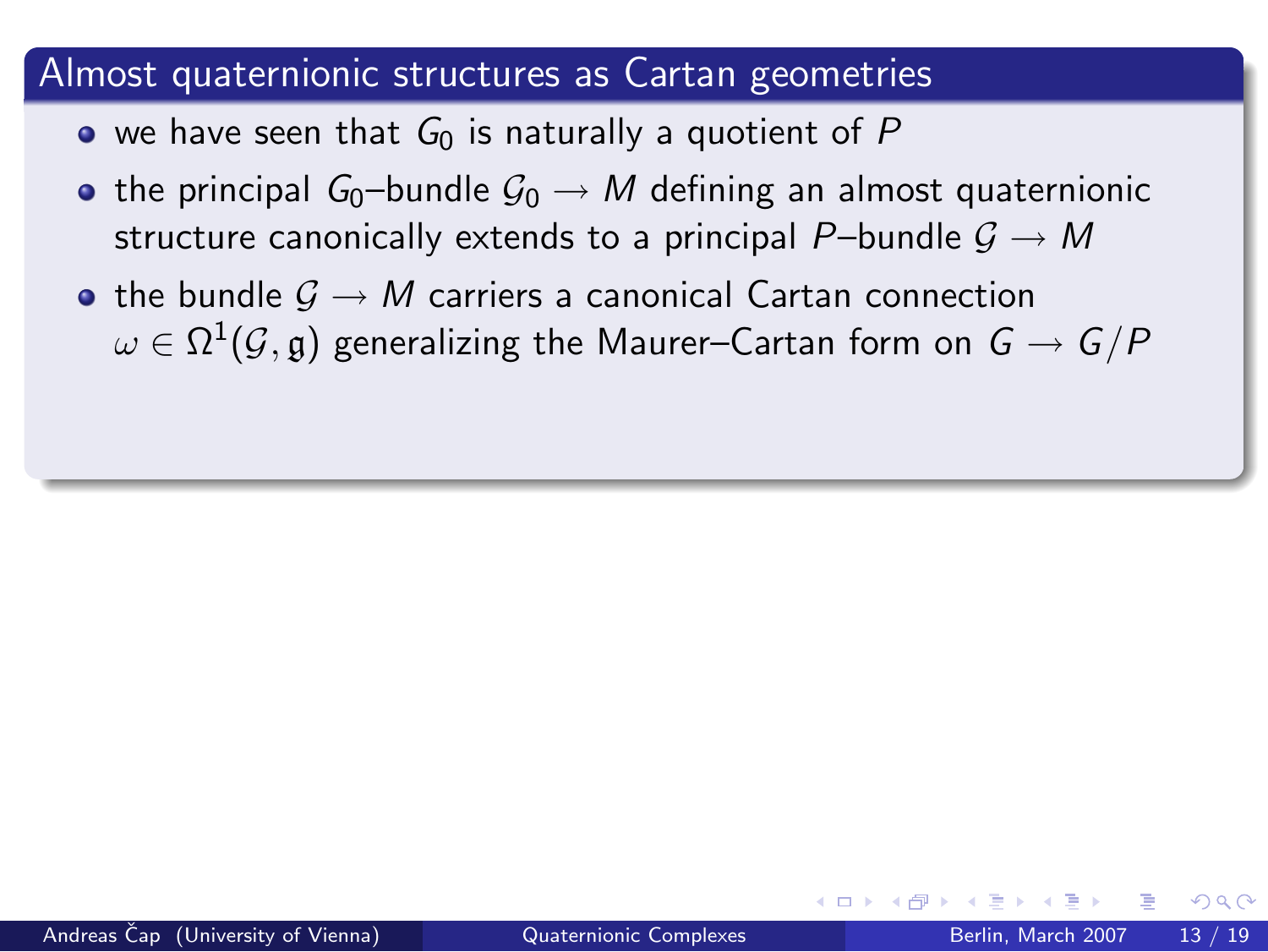- we have seen that  $G_0$  is naturally a quotient of P
- the principal  $G_0$ -bundle  $G_0 \rightarrow M$  defining an almost quaternionic structure canonically extends to a principal P–bundle  $G \rightarrow M$
- $\bullet$  the bundle  $\mathcal{G} \to M$  carriers a canonical Cartan connection  $\omega \in \Omega^1(\mathcal{G},\mathfrak{g})$  generalizing the Maurer–Cartan form on  $\mathsf{G} \to \mathsf{G}/P$
- the pair  $(\mathcal{G}, \omega)$  is uniquely determined by the almost quaternionic structure up to isomorphism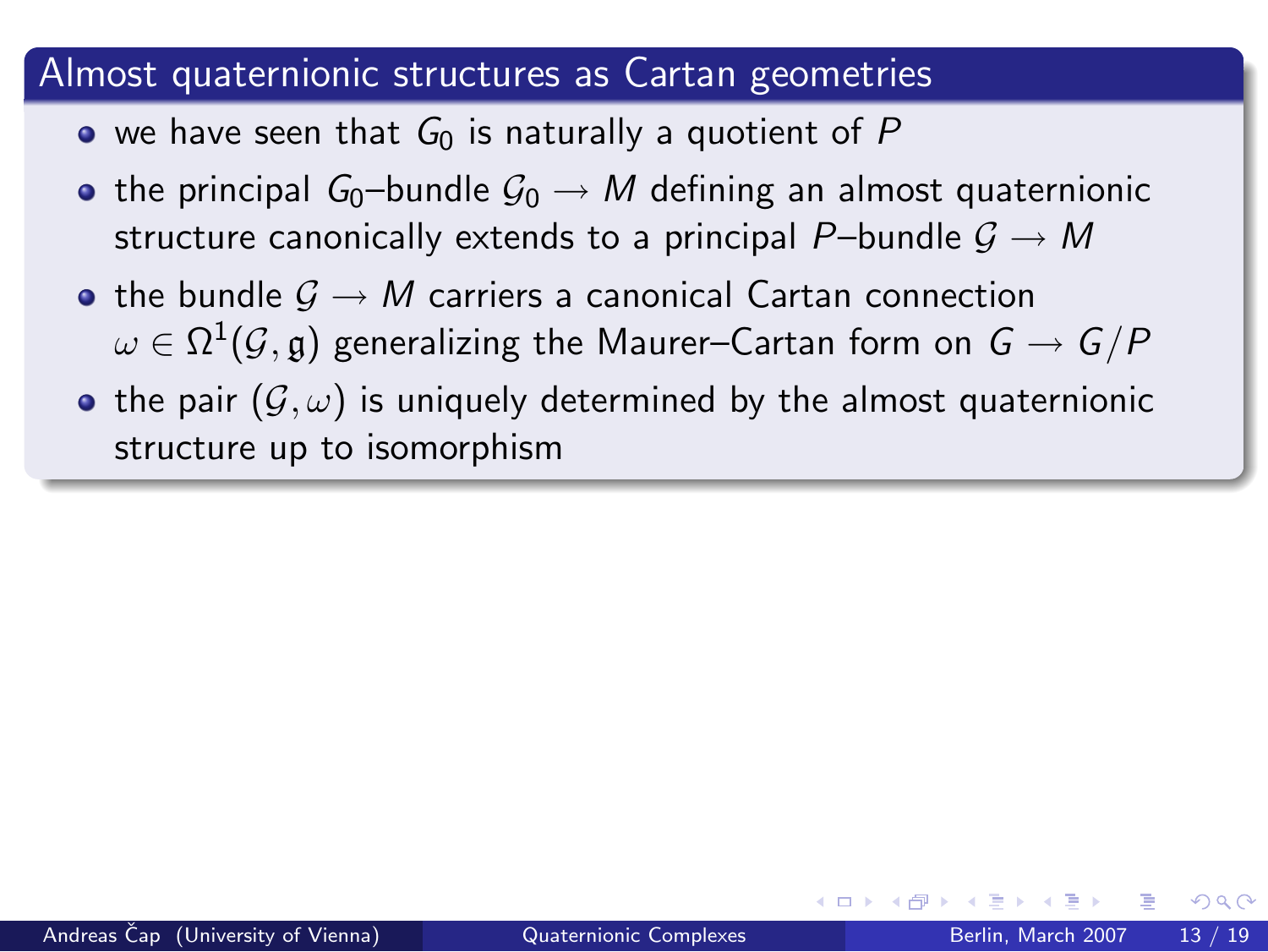- $\bullet$  we have seen that  $G_0$  is naturally a quotient of P
- the principal G<sub>0</sub>–bundle  $\mathcal{G}_0 \rightarrow M$  defining an almost quaternionic structure canonically extends to a principal P–bundle  $G \rightarrow M$
- the bundle  $G \rightarrow M$  carriers a canonical Cartan connection  $\omega \in \Omega^1(\mathcal{G},\mathfrak{g})$  generalizing the Maurer–Cartan form on  $\mathsf{G} \to \mathsf{G}/P$
- the pair  $(\mathcal{G}, \omega)$  is uniquely determined by the almost quaternionic structure up to isomorphism

## tractor bundles

Hence any representation of  $P$  gives rise to a natural vector bundle on almost quaternionic manifolds. In particular we can use restrictions of representations of G. The corresponding bundles are called tractor bundles. These bundles define unusual geometric objects but have the advantage that they carry canonical linear connections induced by the Cartan connection  $\omega$ .

ほん マミト

**∢ ロ ▶ - ィ 何 ▶ - ィ**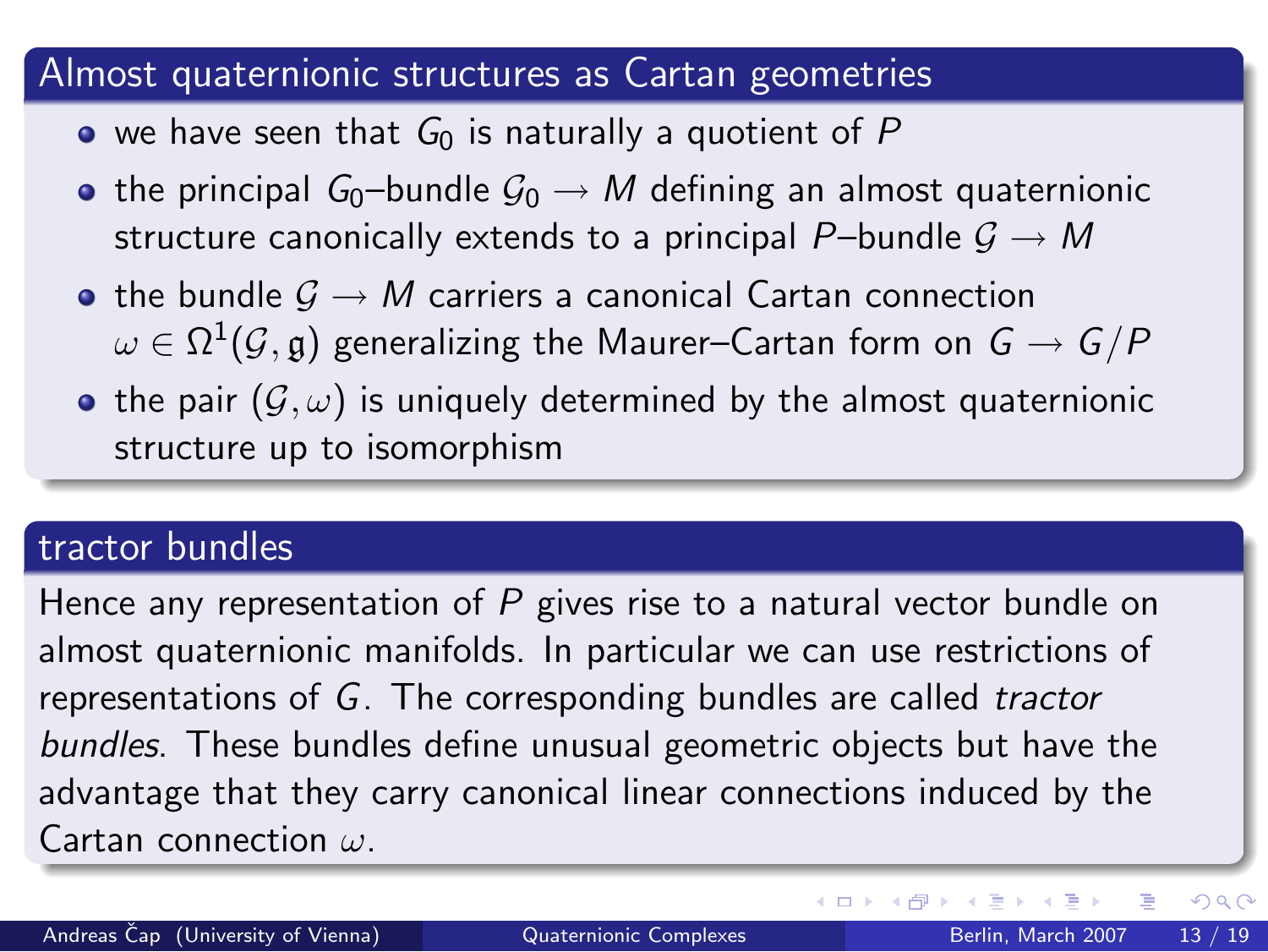For a representation V of G let  $VM$  be the corresponding tractor bundle and  $\nabla^V$  the tractor connection. This induces a twisted de–Rham sequence  $(\Omega^*(M, \mathcal{V}M), d^{\nabla^V}).$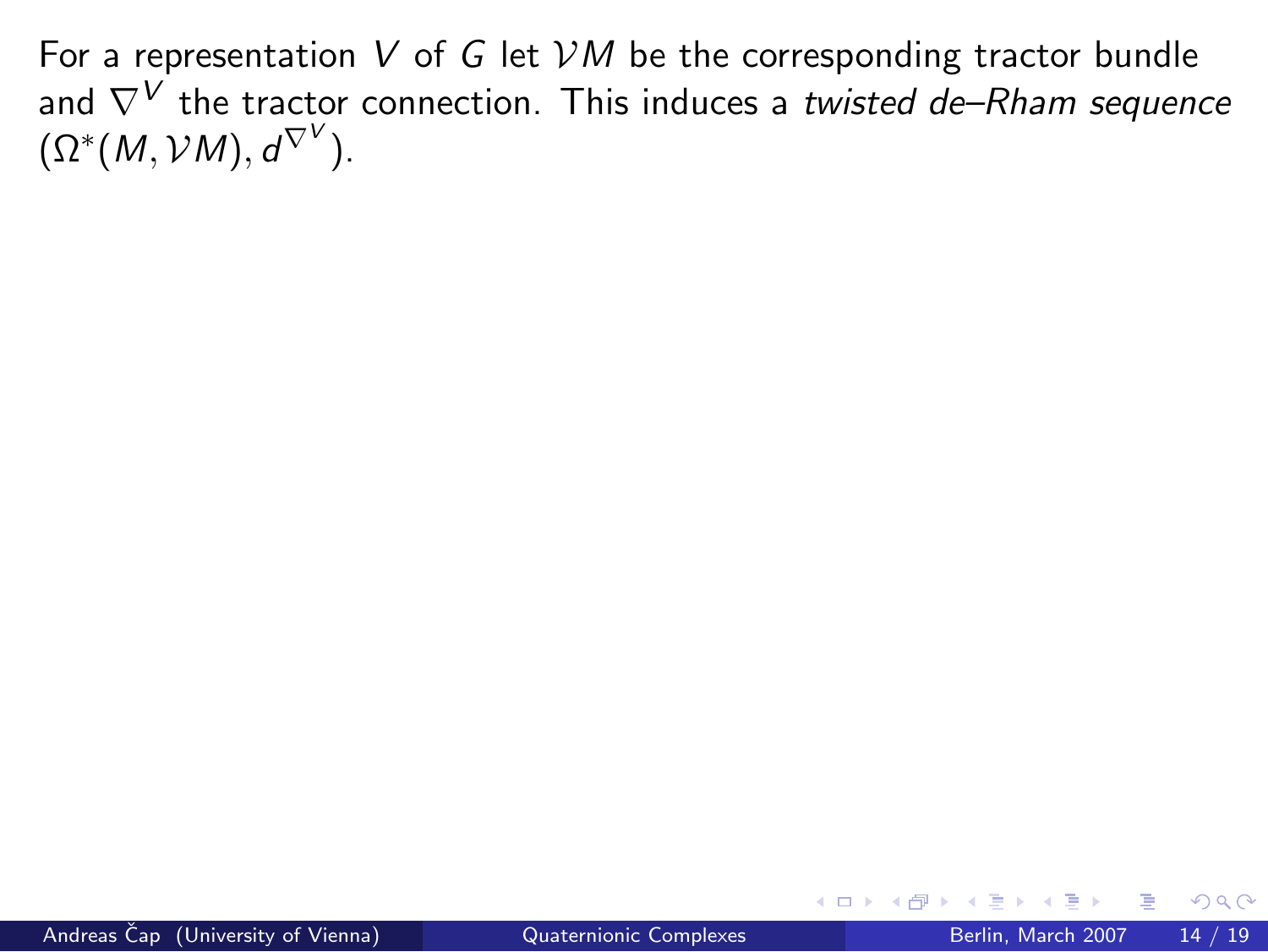For a representation V of G let  $VM$  be the corresponding tractor bundle and  $\nabla^V$  the tractor connection. This induces a twisted de–Rham sequence  $(\Omega^*(M, \mathcal{V}M), d^{\nabla^V}).$ 

For the Lie algebra p of P we get  $p = \mathbb{H}^n \rtimes q_0$ . The infinitesimal representation of g on V restricts to a representation of the abelian Lie algebra  $\mathbb{H}^n$ , so the Lie algebra homology groups  $H_k(\mathbb{H}^n, V)$  are defined.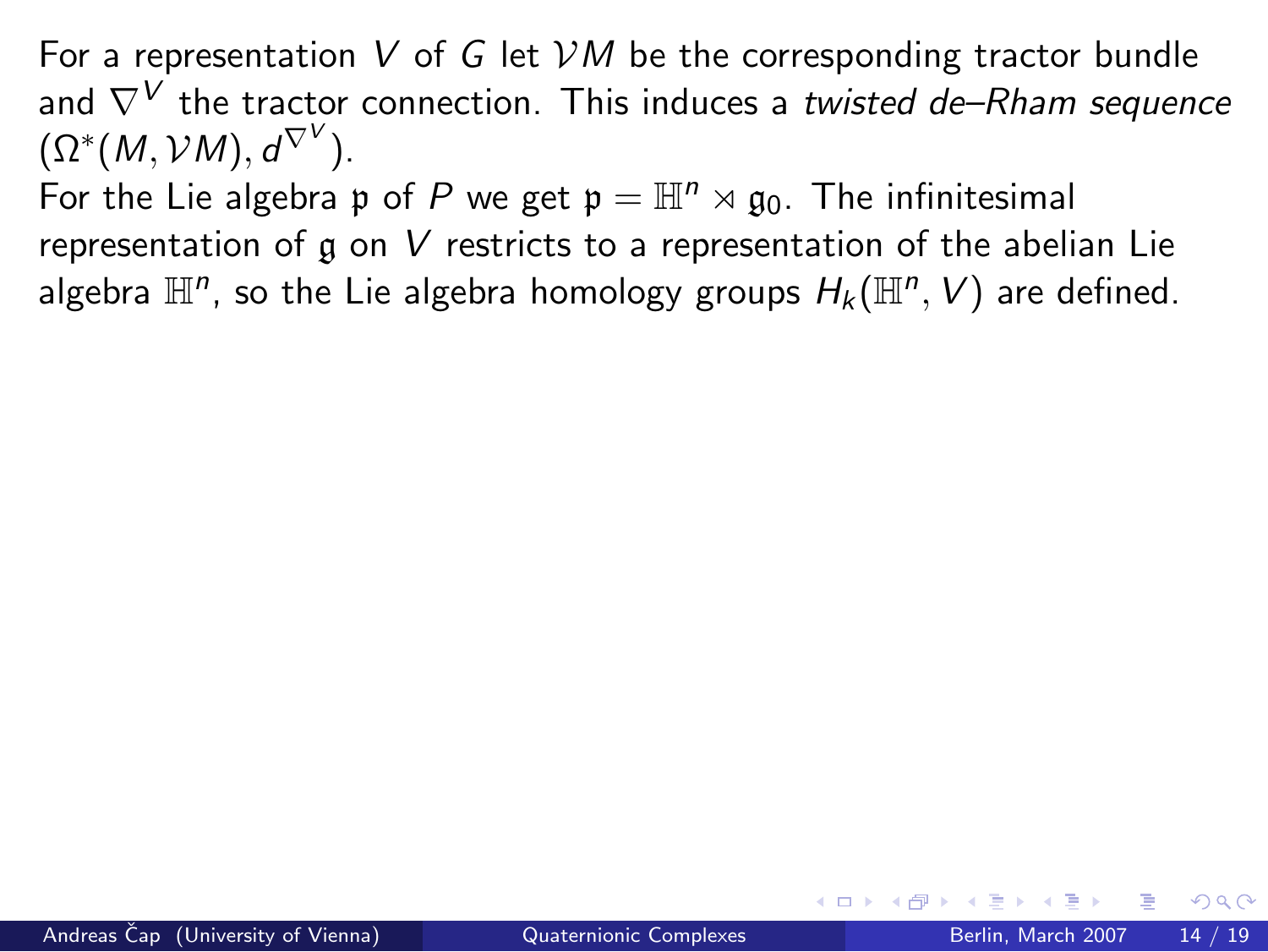For a representation V of G let  $VM$  be the corresponding tractor bundle and  $\nabla^V$  the tractor connection. This induces a twisted de–Rham sequence  $(\Omega^*(M, \mathcal{V}M), d^{\nabla^V}).$ 

For the Lie algebra p of P we get  $p = \mathbb{H}^n \rtimes q_0$ . The infinitesimal representation of g on V restricts to a representation of the abelian Lie algebra  $\mathbb{H}^n$ , so the Lie algebra homology groups  $H_k(\mathbb{H}^n, V)$  are defined.

 $\bullet$  homology differentials are P-equivariant, so homology groups are P–modules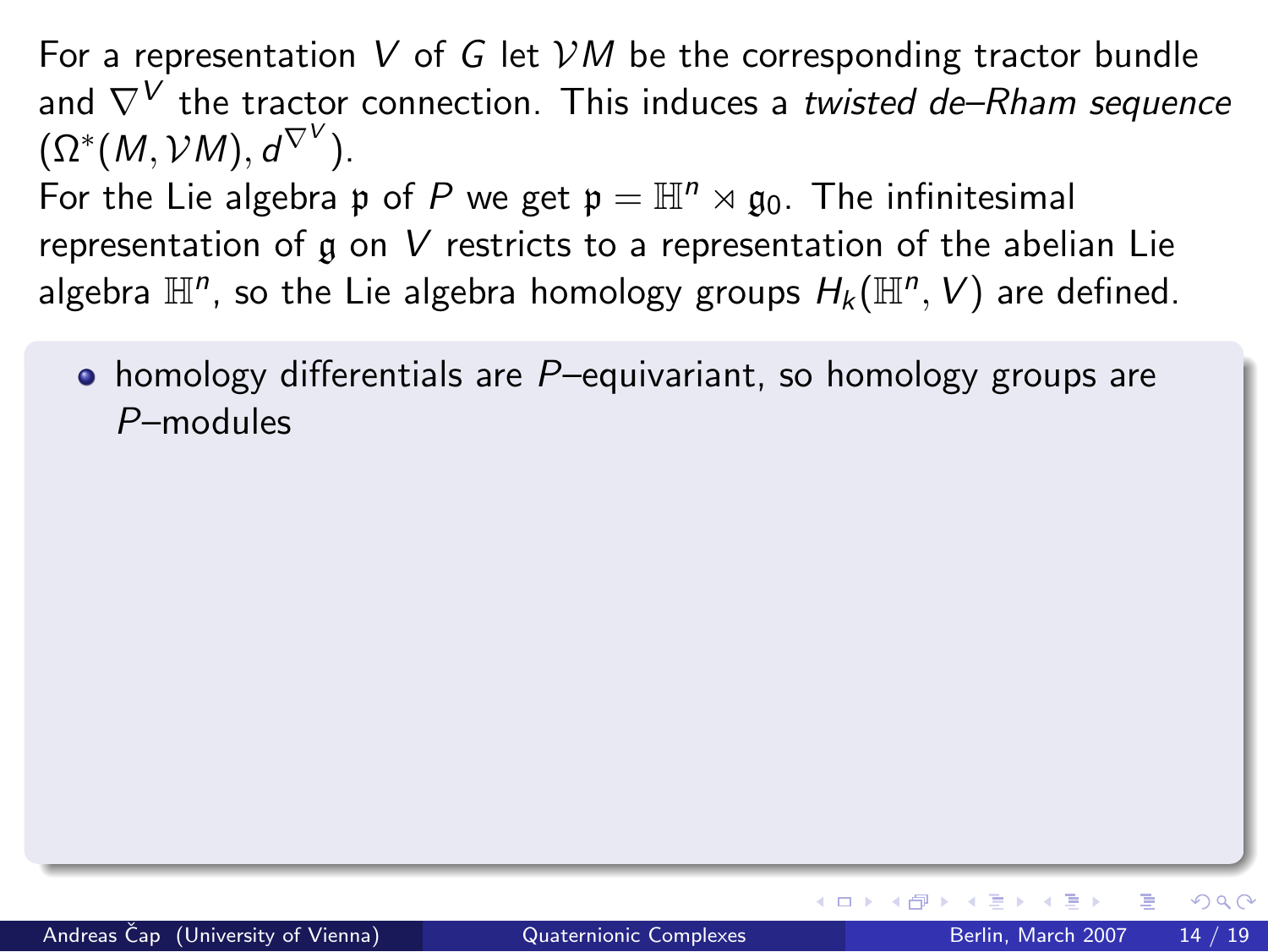For a representation V of G let  $VM$  be the corresponding tractor bundle and  $\nabla^V$  the tractor connection. This induces a twisted de–Rham sequence  $(\Omega^*(M, \mathcal{V}M), d^{\nabla^V}).$ For the Lie algebra p of P we get  $p = \mathbb{H}^n \rtimes q_0$ . The infinitesimal representation of g on V restricts to a representation of the abelian Lie algebra  $\mathbb{H}^n$ , so the Lie algebra homology groups  $H_k(\mathbb{H}^n, V)$  are defined.

- $\bullet$  homology differentials are P-equivariant, so homology groups are P–modules
- $\bullet$   $\mathbb{H}^n \subset \mathfrak{p}$  is invariant under  $\text{Ad}(P)$  and the corresponding natural bundle is  $T^*M$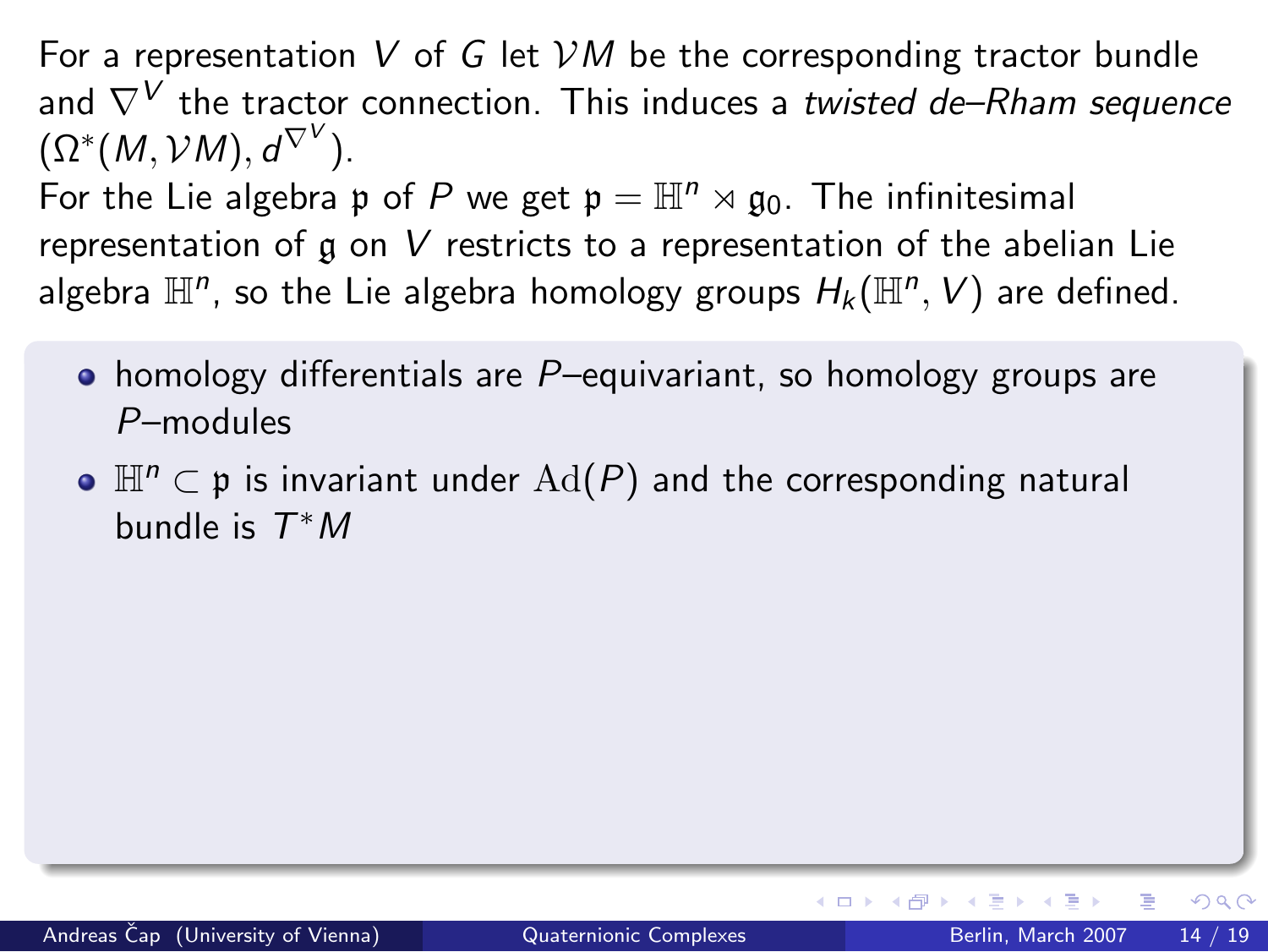For a representation V of G let  $VM$  be the corresponding tractor bundle and  $\nabla^V$  the tractor connection. This induces a twisted de–Rham sequence  $(\Omega^*(M, \mathcal{V}M), d^{\nabla^V}).$ For the Lie algebra p of P we get  $p = \mathbb{H}^n \rtimes q_0$ . The infinitesimal representation of  $\alpha$  on V restricts to a representation of the abelian Lie algebra  $\mathbb{H}^n$ , so the Lie algebra homology groups  $H_k(\mathbb{H}^n, V)$  are defined.

- $\bullet$  homology differentials are P-equivariant, so homology groups are P–modules
- $\bullet$   $\mathbb{H}^n \subset \mathfrak{p}$  is invariant under  $\text{Ad}(P)$  and the corresponding natural bundle is  $T^*M$
- the complex computing the homology carries over to a sequence of natural bundle maps on the bundles  $\Lambda^k\, T^\ast M \otimes \mathcal{V} M$  of  $\mathcal{V} M$ –valued differential forms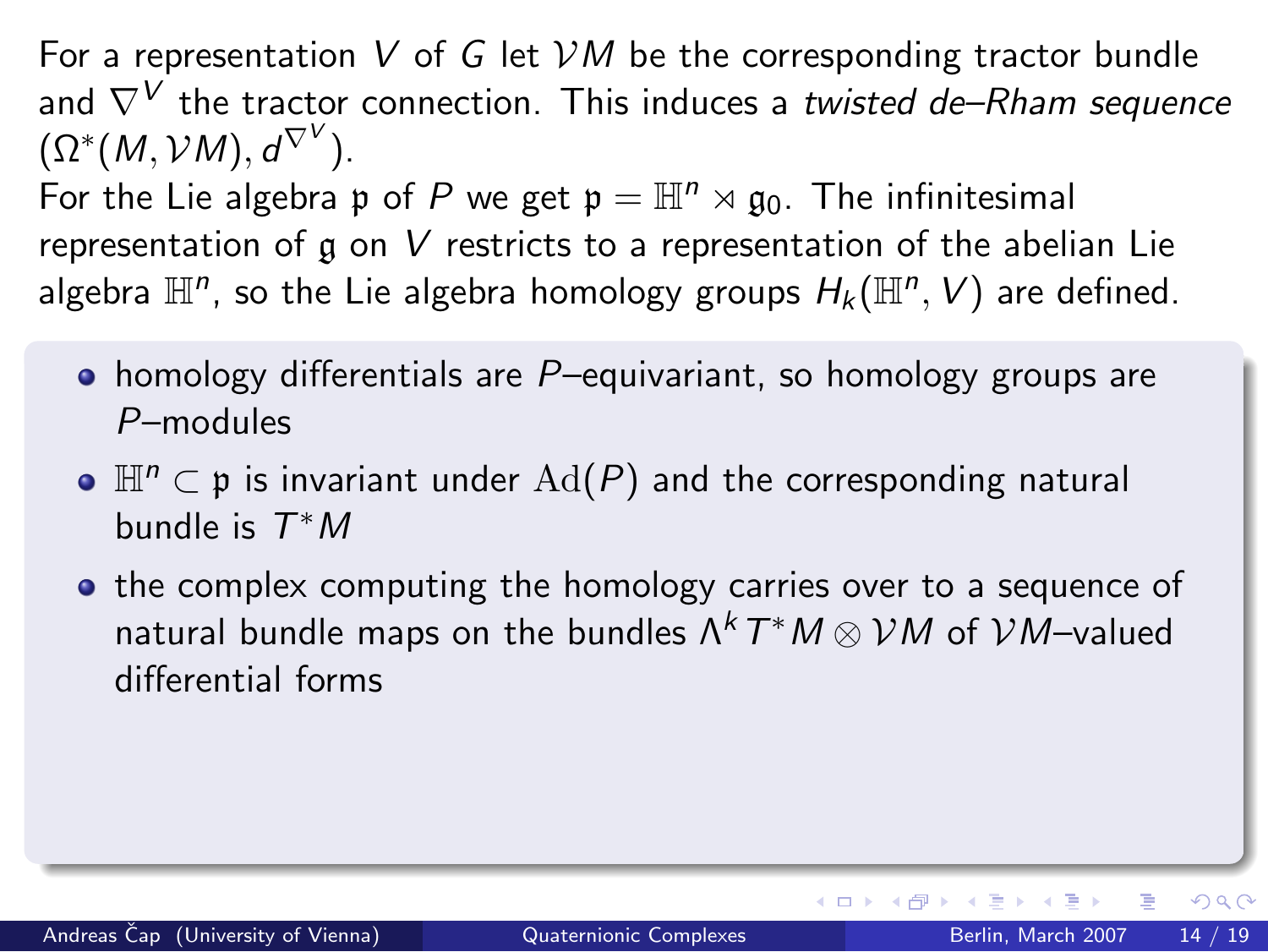For a representation V of G let  $VM$  be the corresponding tractor bundle and  $\nabla^V$  the tractor connection. This induces a twisted de–Rham sequence  $(\Omega^*(M, \mathcal{V}M), d^{\nabla^V}).$ For the Lie algebra p of P we get  $p = \mathbb{H}^n \rtimes q_0$ . The infinitesimal representation of  $\alpha$  on V restricts to a representation of the abelian Lie algebra  $\mathbb{H}^n$ , so the Lie algebra homology groups  $H_k(\mathbb{H}^n, V)$  are defined.

- $\bullet$  homology differentials are P-equivariant, so homology groups are P–modules
- $\bullet$  H<sup>n</sup>  $\subset$  p is invariant under  $\text{Ad}(P)$  and the corresponding natural bundle is  $T^*M$
- the complex computing the homology carries over to a sequence of natural bundle maps on the bundles  $\Lambda^k\, T^\ast M \otimes \mathcal{V} M$  of  $\mathcal{V} M$ –valued differential forms
- **•** by Kostant's version of the BBW theorem the pointwise homologies are exactly the bundles in the pattern of differential operators corresponding to V

 $200$ 

(□) (母)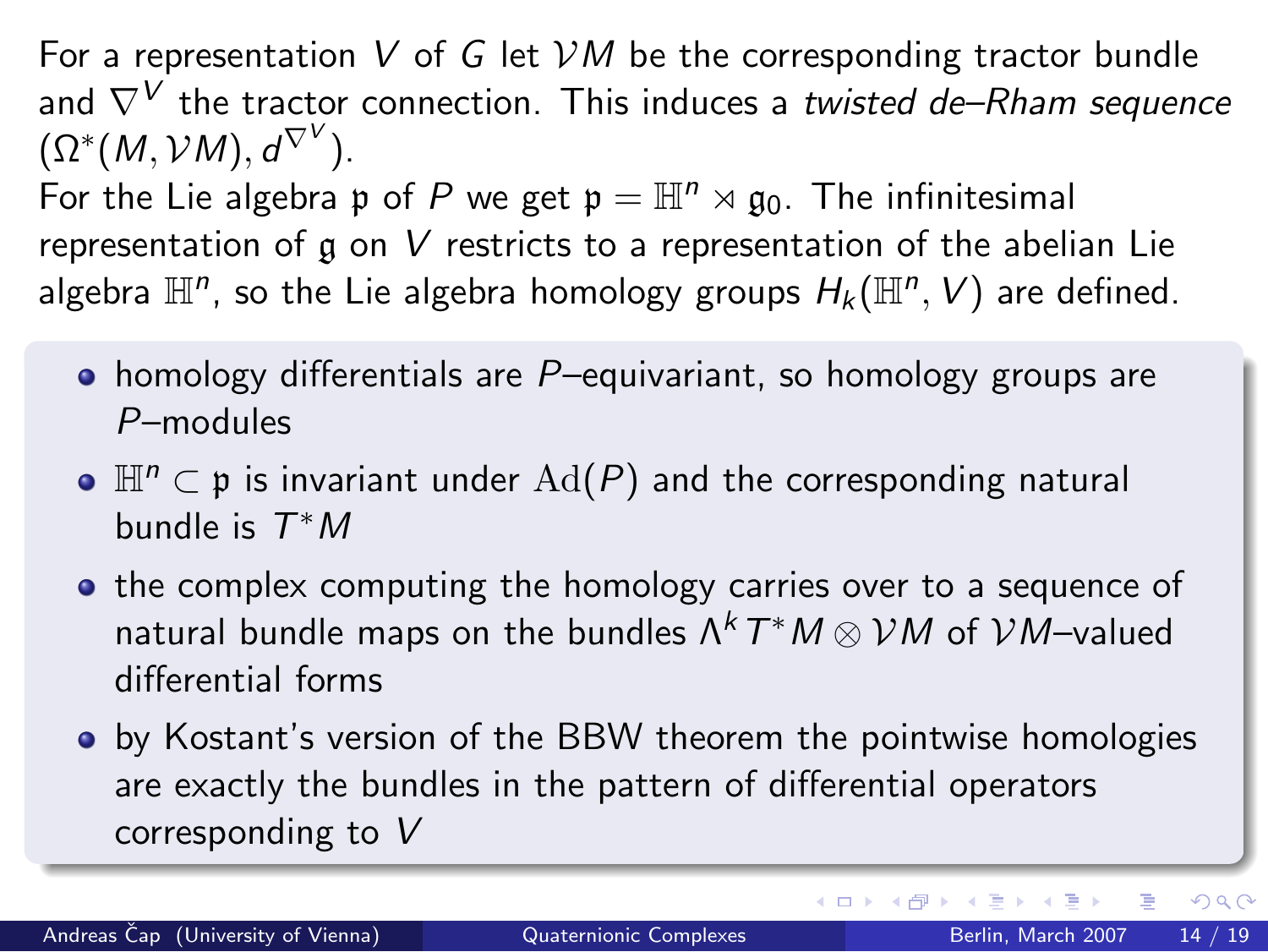Starting from a tractor bundle  ${\cal V} M$ , we have the bundles  $\Lambda^k\,T^\ast M \otimes {\cal V} M$  of  $VM$ –valued differential forms, which have the (pointwise) homology bundles  $H_k(\mathcal{T}^*M,\mathcal{V}M)$  as subquotients.

4 D F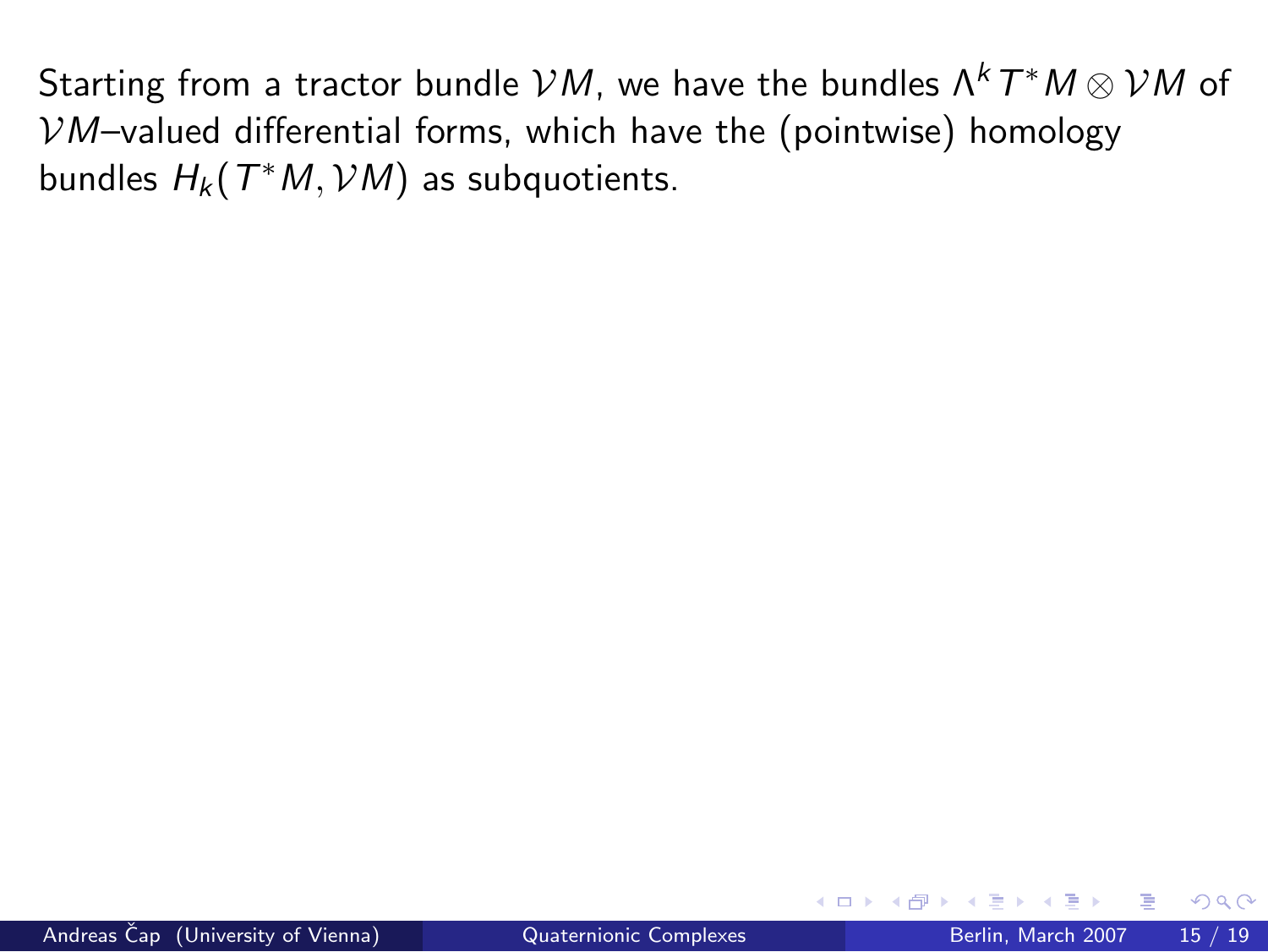Starting from a tractor bundle  ${\cal V} M$ , we have the bundles  $\Lambda^k\,T^\ast M \otimes {\cal V} M$  of  $VM$ –valued differential forms, which have the (pointwise) homology bundles  $H_k(\mathcal{T}^*M,\mathcal{V}M)$  as subquotients.

# the BGG construction

Using algebraic tools, one constructs higher order natural operators

$$
\Gamma(H_k(T^*M,VM))\to \Omega^k(M,VM),
$$

which split the tensorial projections. Using these, the covariant exterior derivatives can be compressed to higher order differential operators

$$
D^V: \Gamma(H_k(T^*M,{\mathcal V} M)) \to \Gamma(H_{k+1}(T^*M,{\mathcal V} M)),
$$

and decomposing the homology bundles into irreducibles, one arrives at the patterns of operators.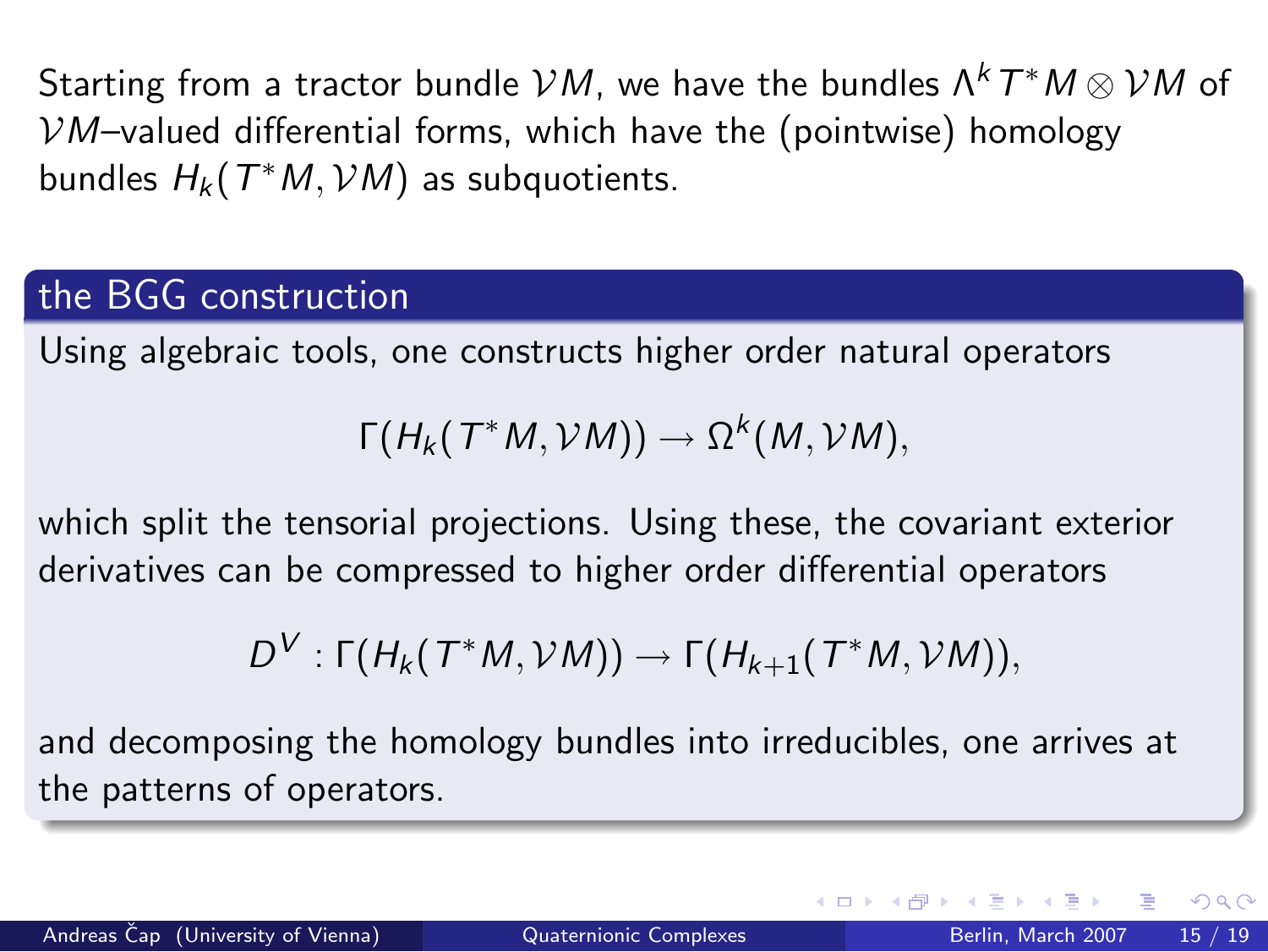

[Invariant differential operators](#page-18-0)



4 0 8

<span id="page-44-0"></span>э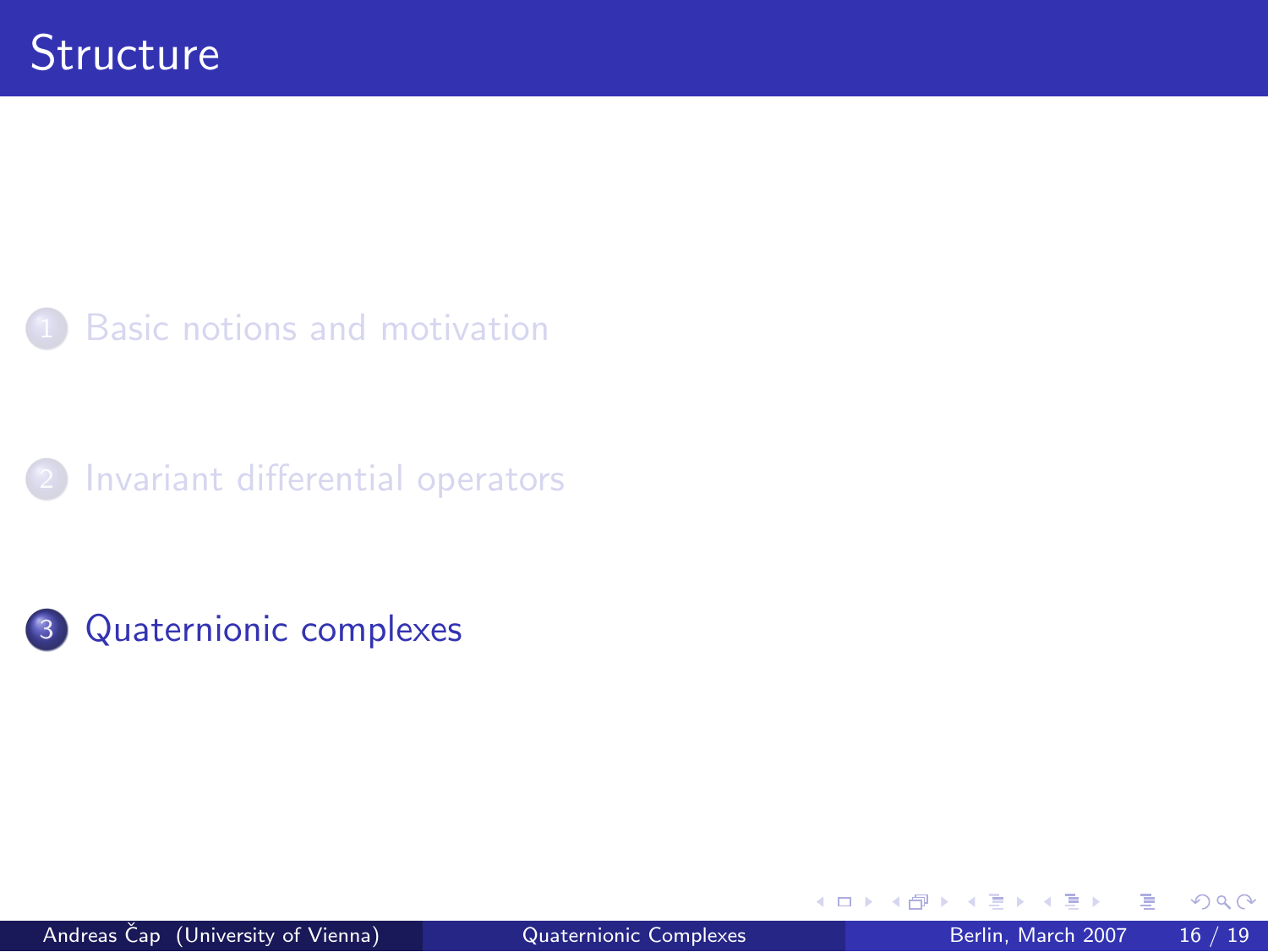For structures locally isomorphic to  $\mathbb{H}P^n$ , the tractor connections are flat, so the twisted de-Rham sequence is a resolution of the constant sheaf V. It is then easy to show that also the BGG sequence  $(\mathsf{\Gamma}(H_*(T^*M,{\mathcal V} M)),D^{\mathcal V})$  is a complex which computes the same cohomology. This can be used to show that in the locally flat case, we recover the classical BGG resolution.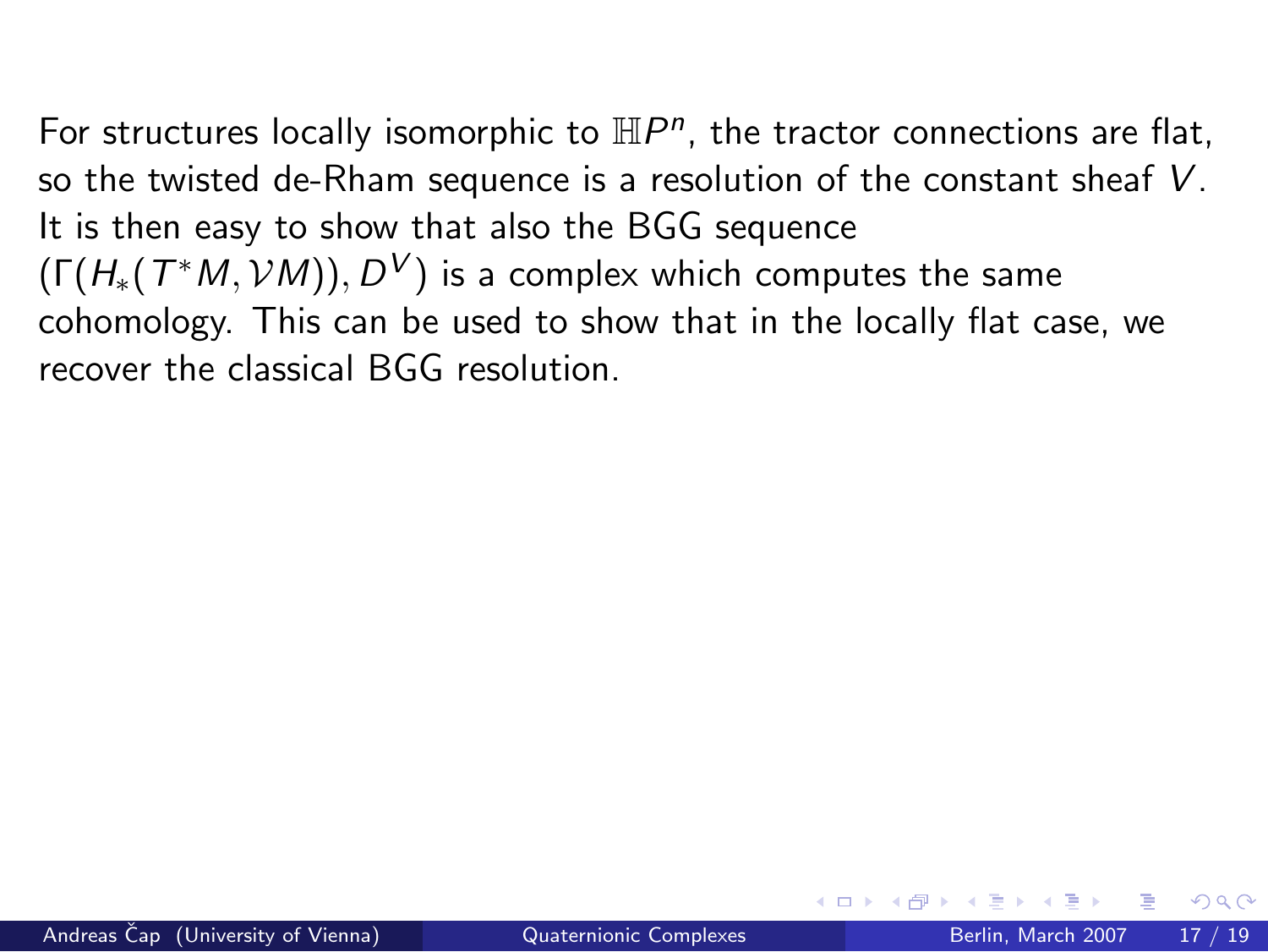For structures locally isomorphic to  $\mathbb{H}P^n$ , the tractor connections are flat, so the twisted de-Rham sequence is a resolution of the constant sheaf V. It is then easy to show that also the BGG sequence  $(\mathsf{\Gamma}(H_*(T^*M,{\mathcal V} M)),D^{\mathcal V})$  is a complex which computes the same cohomology. This can be used to show that in the locally flat case, we recover the classical BGG resolution.

For general structures, the composition of two covariant exterior derivatives is given by the action of the curvature of the tractor connection. Hence also  $D^{\mathcal{V}}\circ D^{\mathcal{V}}\neq 0$  in general, but individual components of the operators still may have trivial composition. For torsion free (i.e. quaternionic) geometries we were able to deduce an explicit condition on the representations inducing the two bundles which ensures vanishing of the composition of two subsequent components of  $D^V.$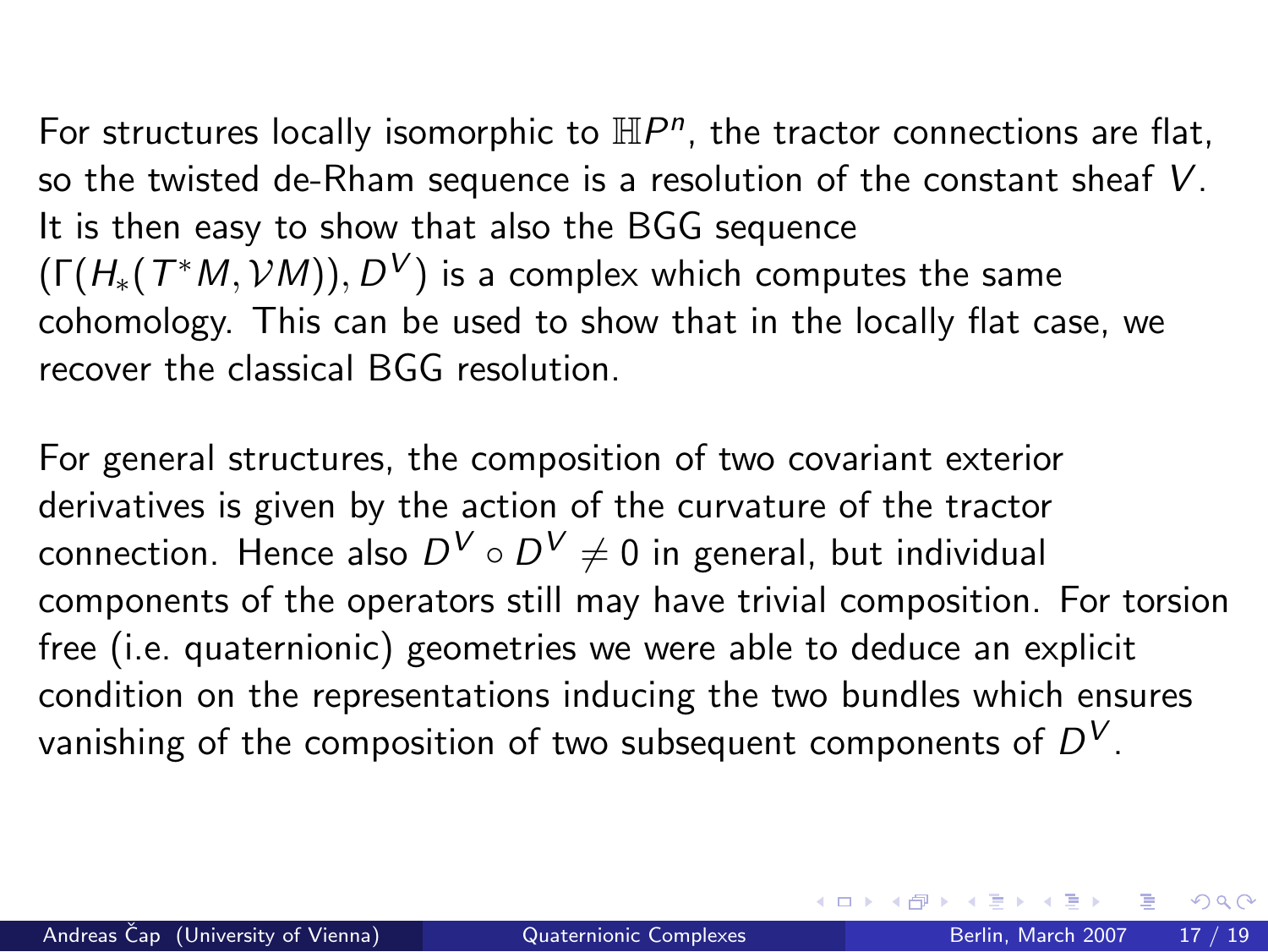# **Subcomplexes**

The weights of the representations inducing the bundles in a BGG pattern are described in terms of the action of the Weyl group of g. The vanishing criterion can be applied systematically to show that, for quaternionic structures, each BGG sequence contains a number of subcomplexes. In the triangular shape, the composition of any two upwards directed arrows or any two downwards directed arrows is zero. Explicitly, in the case  $n = 2$ , we have the following subcomplexes in each BGG sequence: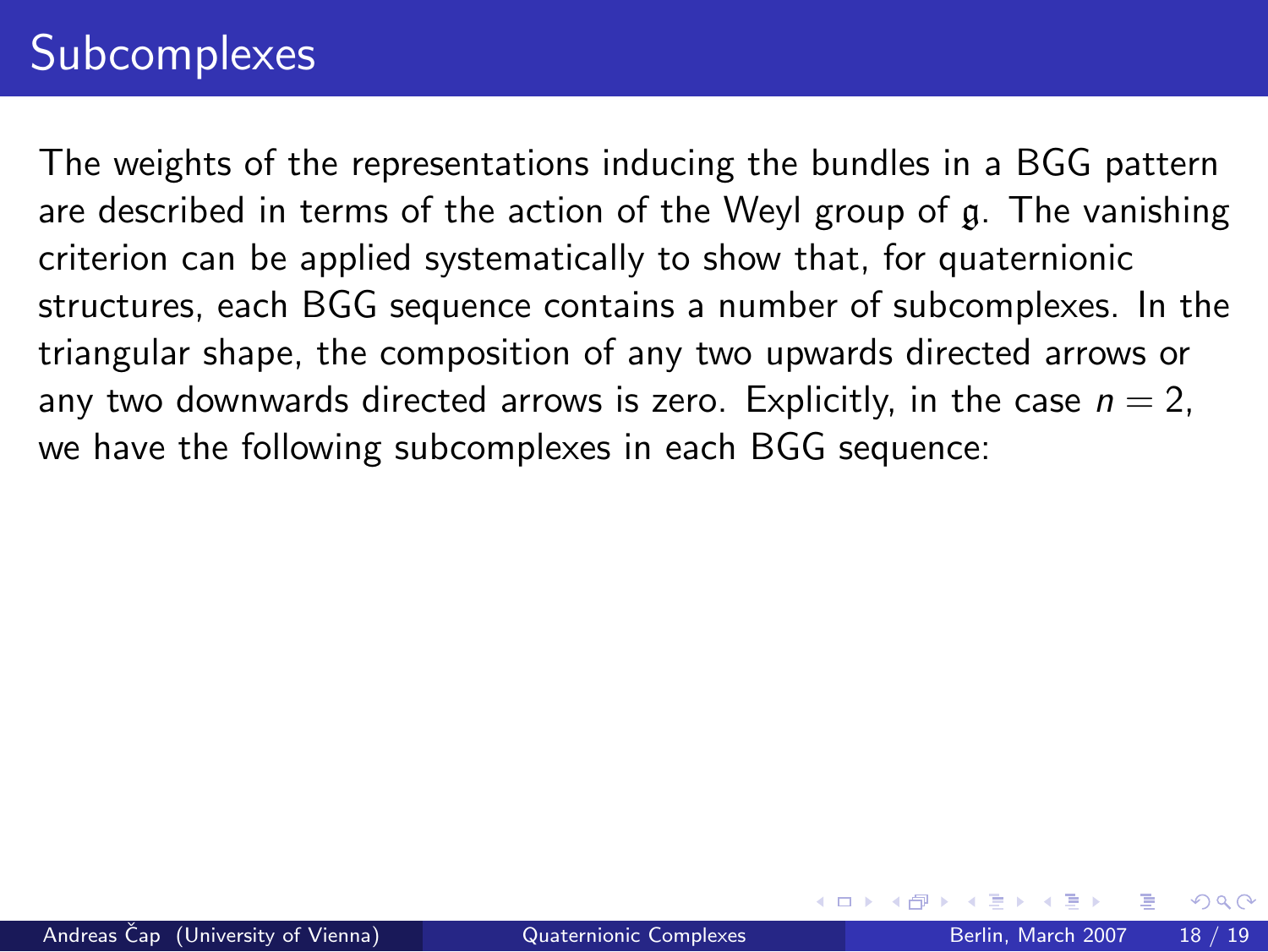# **Subcomplexes**

The weights of the representations inducing the bundles in a BGG pattern are described in terms of the action of the Weyl group of g. The vanishing criterion can be applied systematically to show that, for quaternionic structures, each BGG sequence contains a number of subcomplexes. In the triangular shape, the composition of any two upwards directed arrows or any two downwards directed arrows is zero. Explicitly, in the case  $n = 2$ , we have the following subcomplexes in each BGG sequence:

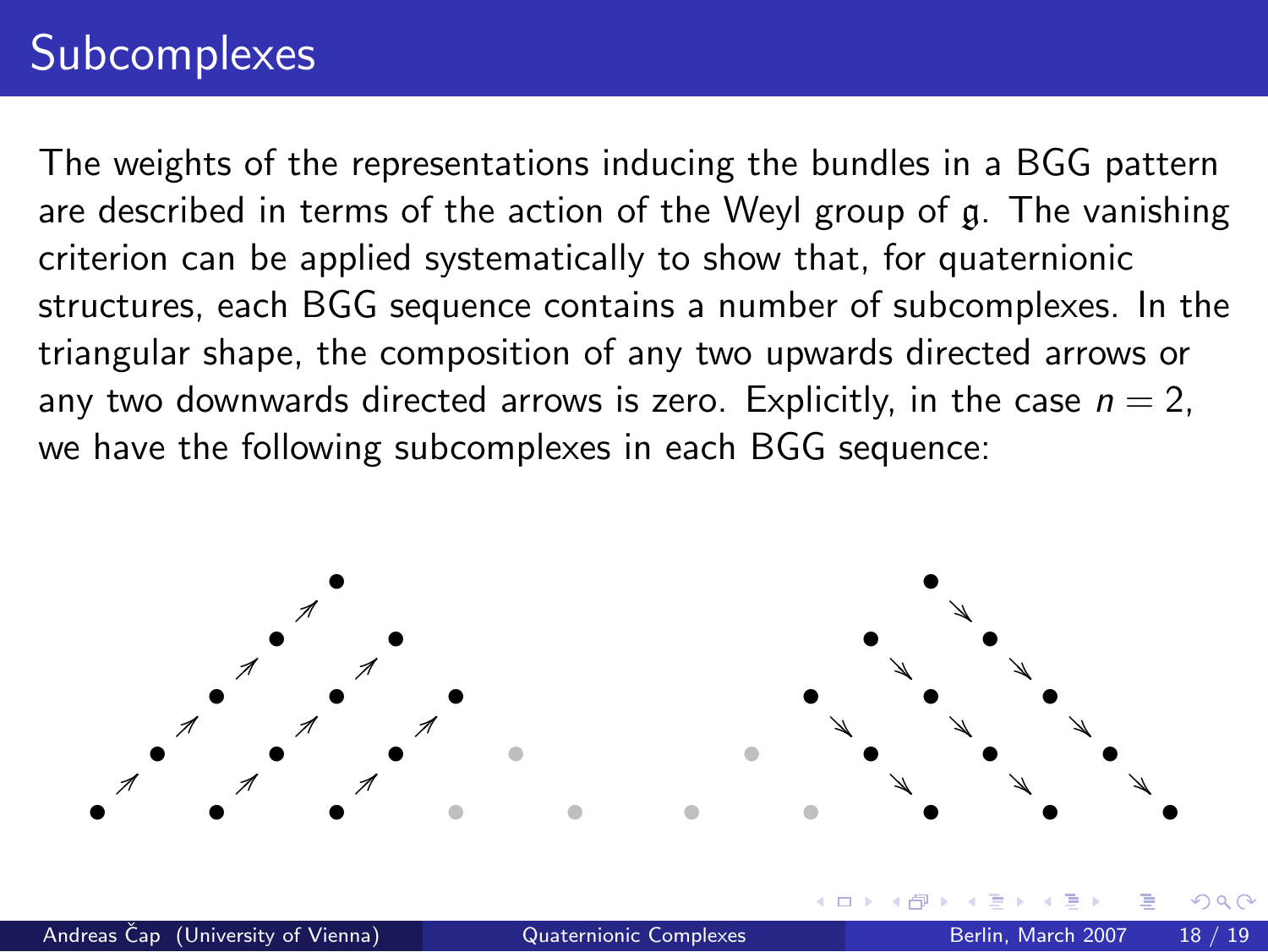A highest weight for  $g = \mathfrak{sl}(n+1,\mathbb{H})$  is given by 2n non-negative integers (writing it as a linear combination of fundamental weights). If only the first and last of these coefficients are nonzero, then we were able to prove that the subcomplexes along the edges of the triangle are elliptic. Depending on the choice of representation, these may contain operators of arbitrarily high order.

A particularly important example is the following